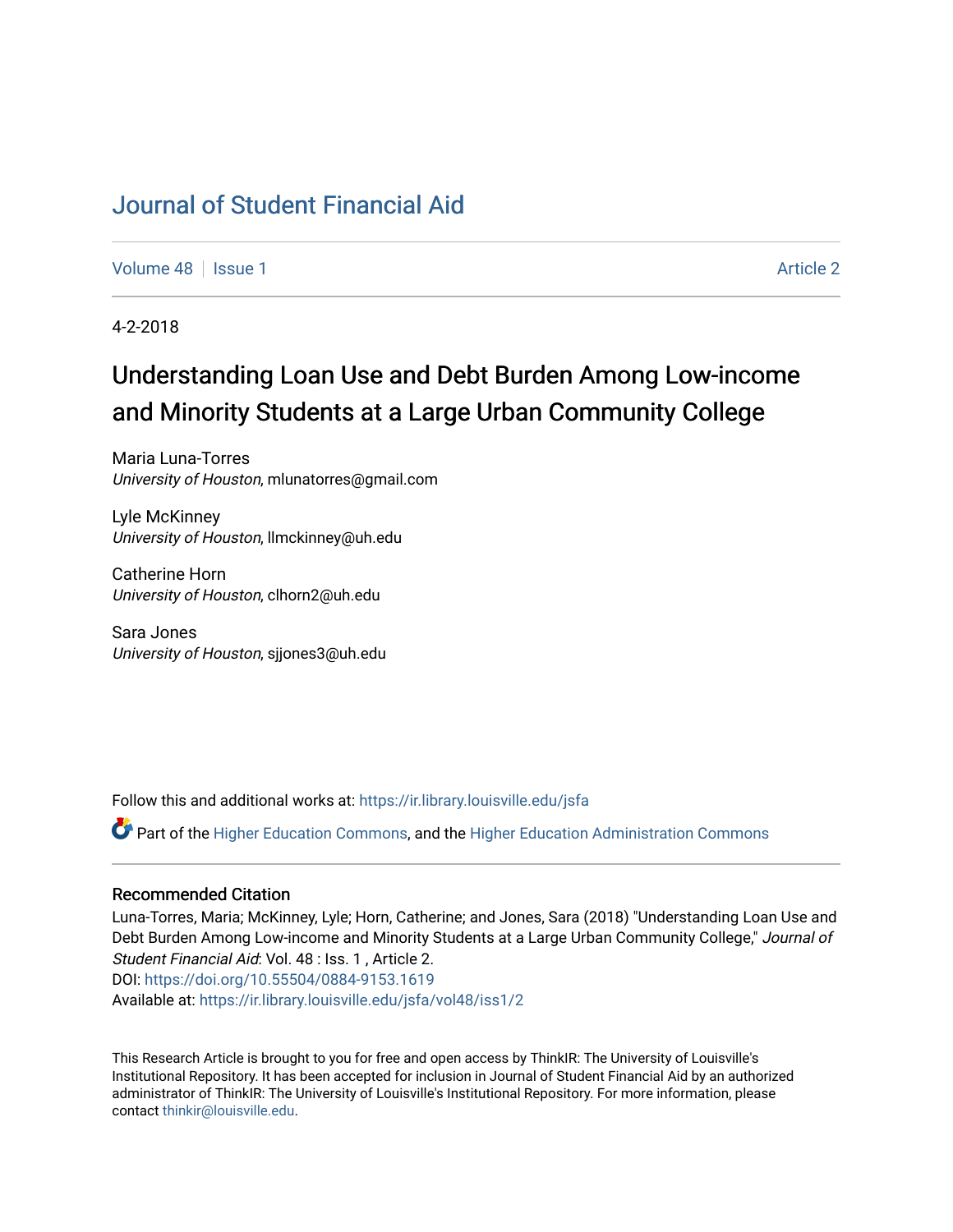**Understanding Loan Use and Debt Burden Among Low-income and Minority Students at a Large Urban Community College By Maria Luna-Torres, Lyle McKinney, Catherine Horn, and Sara Jones**

This study examined a sample of community college students from a diverse, large urban community college system in Texas. To gain a deeper understanding about the effects of background characteristics on student borrowing behaviors and enrollment outcomes, the study employed descriptive statistics and regression techniques to examine two separate samples of students consisting of 1) loan recipients and 2) non-loan recipients. Chen's heterogeneous research model served as the conceptual framework in the selection of predictors of interest and outcome variables. This study primarily focused on the relationship between borrowing and enrollment outcomes of low-income and racially/ethnically diverse students. Results show that students taking on debt at Metropolitan Community College (a pseudonym) are primarily female, Black, over the age of 20, low-income, and not academically prepared. While race/ethnicity did not significantly influence cumulative debt amount, race/ethnicity did account for significant differences in the likelihood of completion or transfer for both loan recipients and non-loan recipients.

Keywords: *student debt, community college students, persistence, loan default*

ccording to the Federal Reserve Bank of New York (2017), education loan debt is only surpassed by mortgage debt, with education debt accounting for \$1.36 trillion in outstanding loan balances. Furthermore, between 1996 and 2016, the amount of federal student loans awarded to cording to the Federal Reserve Bank of New York (2017), education loan debt is only surpasse<br>mortgage debt, with education debt accounting for \$1.36 trillion in outstanding loan balances.<br>Furthermore, between 1996 and 2016 fourth year in college, 64.3% of students in the United States have borrowed a federal student loan (U.S. Department of Education, National Center for Education Statistics [NCES], 2014). Increases in student loan use are a growing concern for the nation, especially when the delinquency rate on student loans has doubled in the last 10 years. As of the third quarter of 2017, more than 10% of all education loans were 90 days or more past due (Federal Reserve Bank of New York, 2017). Student loans can affect consumers' future financial capability to contribute toward a stronger economy.

An aspect of student loan use that merits attention is the effect federal student loans are having on the nation's most vulnerable postsecondary student population—community college students. Students entering

*Maria Luna-Torres is adjunct faculty in the Department of Education at Lone Star College. Lyle McKinney is associate professor in the College of Education, Department of Educational Leadership and Policy Studies, University of Houston. Catherine Horn is professor in the College of Education, Department of Educational Leadership and Policy Studies, University of Houston. Sara J. Jones is assistant professor in the College of Education, Department of Psychological, Health & Learning Sciences, University of Houston.*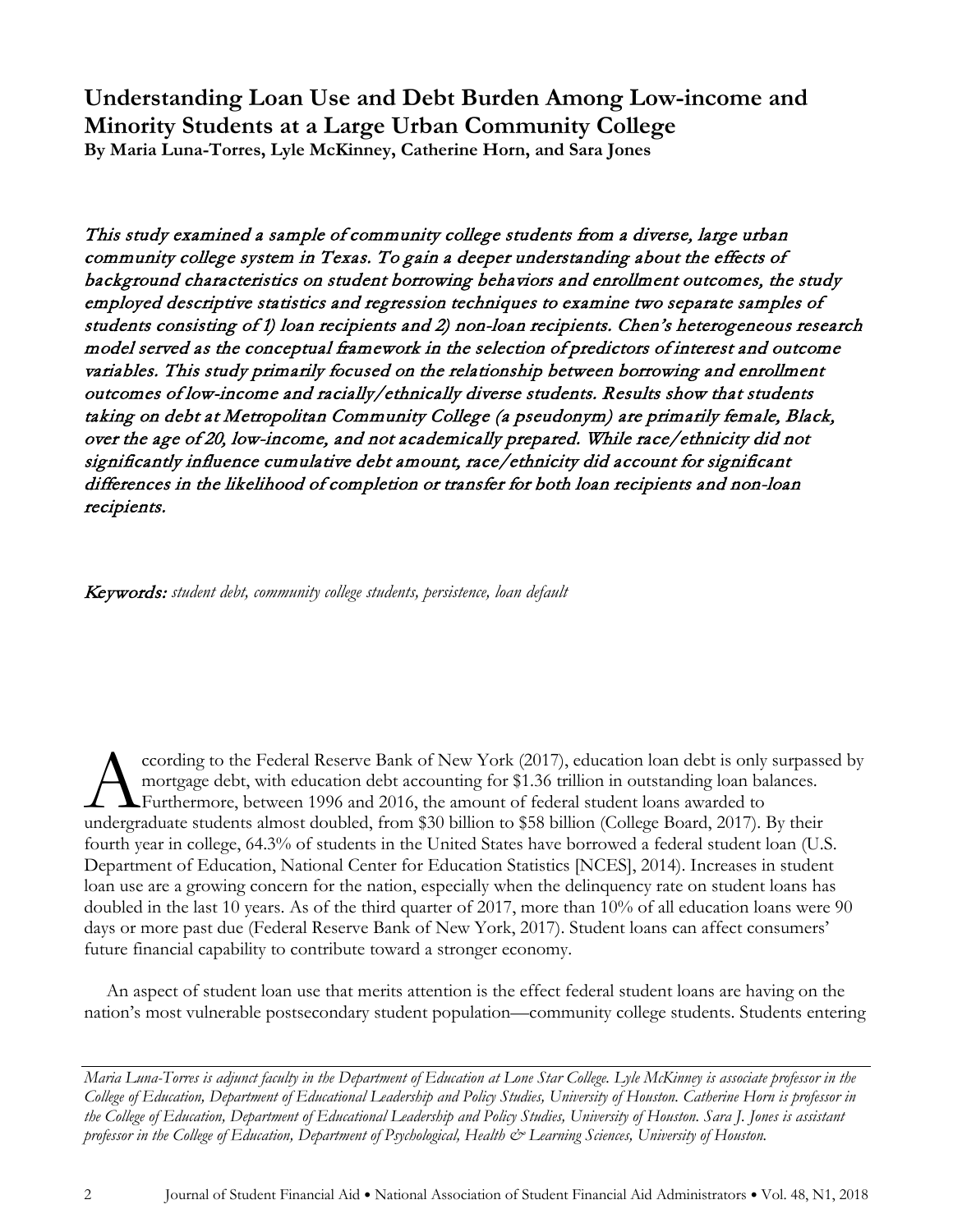community college are the least academically prepared, have the greatest financial need, and are predisposed to higher default rates (Campbell & Hillman, 2015; Complete College America, 2012; The Institute for College Access and Success, 2014b). The prevalence of defaults among the community college population is especially disconcerting because these students have the lowest college completion rate (Bound, Lovenheim, & Turner, 2010). Data from the U.S. Department of Education, National Center for Education Statistics (NCES; n.d.) shows that less than 50% of all students who start at community college complete a degree or certificate within eight years after enrollment. Non-completion of a degree significantly increases a student's likelihood of student loan default (Gladieux & Perna, 2005; Nguyen, 2012). Data suggests that the lower completion rate may be a function of the fact that more than 50% of today's community college students require remedial coursework when they enter community college (Complete College America, 2012; NCES 2014). Ironically, the community college student population is at greatest risk of academic failure and resulting financial distress, yet it is the population that would benefit most from earning a higher education given their challenging economic and social circumstances.

Seventeen percent of community college students use federal student loans to pay for college (Radwin, Wine, Siegel, & Bryan, 2013). While the majority of community college students do not borrow, and those who do borrow take low amounts of debt (TICAS, 2014b), the greatest proportion of the defaults come from the lower debt amounts taken by community college students (Campbell & Hillman, 2015). These low debt amounts drastically increase when students end up in a default status, jeopardizing their social and financial well-being (Douglas-Gabriel, 2017). Further, the most recent cohort default rate data show that community college students entering repayment in 2012 defaulted on federal student loans at a rate of 19.1% within three years of entering repayment (U.S. Department of Education, Federal Student Aid [FSA], 2016a). This cohort default rate is higher in comparison to other institutional sectors, including the forprofit sector, and higher than the national average of 11.8% (FSA, 2016a). Thus, the rate at which community college students default is of great concern considering that more than half of them are not completing a degree or certificate in a timely manner (NCES, 2016). Consequently, student borrowers can find themselves in an economically vulnerable situation as they are not yet able to reap the employability rewards of having earned a credential or degree.

Community college students are primarily older, low-income students from underrepresented ethnic minority groups and oftentimes have family commitments and work obligations they must attend to while they go to school (Bryant, 2001; Choy, 2002). Eighty-two percent of full-time students at community colleges rely on financial aid to help pay for their education, and 2% of them are able to meet their financial need with grants (The Institute for College Access & Success, 2014). The remaining need is typically covered by a combination of student loans and employment. Students have come to rely on federal student loans in part because of the scarcity of more favorable types of aid being offered, such as grants (Creusere, Fletcher, Klepfer & Norman, 2015; Dowd & Coury, 2006; McKinney, Mukherjee, Wade, Shefman & Breed, 2015). Keeping student debt levels manageable is a challenge for these students, as they must decide between working more hours or taking fewer classes. Thus, for students who borrow, their decision stems more from necessity rather than choice (McKinney et al., 2015).

Acquiring burdensome debt levels can further exacerbate students' financial circumstances and preclude them from realizing the benefits of higher education, particularly achieving upward social mobility. Students who enroll but do not complete may find themselves in a worse financial situation in the end, having incurred debt but achieved no degree. Borrowing to pay for college can be a wise decision when examined carefully, but the crux of the issue is that the most academically and financially deficient students are not reaping the benefits of their investment in higher education. Providing sufficient financial and academic support to help this vulnerable population succeed becomes a struggle for the institutions that serve them. Community colleges continue to strive to maintain open access while simultaneously searching for solutions to improve enrollment outcomes.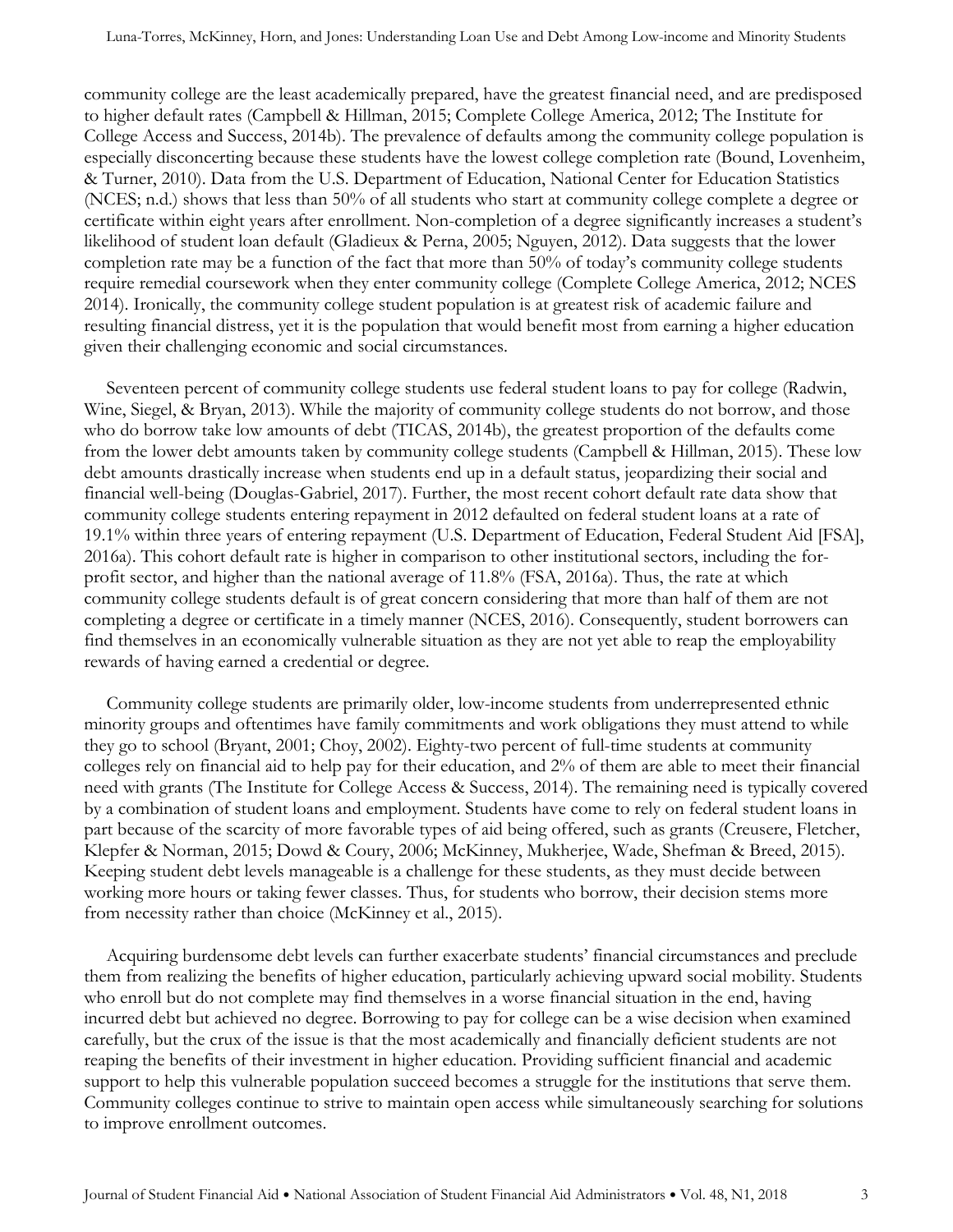## **Purpose**

In light of a strained economy and restricted federal and state budgets, demonstrating the value of postsecondary education becomes a challenge for all sectors of higher education, as prospective students take into consideration the likelihood of obtaining a job after graduation. The challenge is greater for the community college sector considering that the low-income student population they serve must sacrifice a larger proportion of their limited resources to pay for college. Also, examining student loan use at community colleges has become more important as the nation turns its attention to this sector of higher education as a way to increase the number of college graduates in the country. In 2009, former President Obama challenged the education sector to raise the number of community college completers "by 5 million graduates by 2020" (The White House, Office of the Press Secretary, 2009). As the nation turns to community colleges for more graduates, institutions are challenged to ensure students have access to an affordable education that will lead to greater job opportunities and financial stability.

While much of the research on student borrowing focuses on four-year institutions, there has been growing interest in examining loan use among community college students (Campbell & Hillman, 2015; Cofer & Somers, 2010; McKinney & Burridge, 2015). The limited research on community college student borrowing lacks clear results on the effects of federal student loans on enrollment outcomes (Cofers & Somers, 2001, 2010; Dowd & Coury, 2006; King, 2003; Mendoza, Mendez, & Malcolm, 2009). A study examining student background characteristics, including ethnicity, socioeconomic status, and borrowing behaviors affecting student success, can help college administrators address the nation's demand for raising the number of community college graduates. With a deeper understanding of the students borrowing to attend community colleges, institutions of higher education and policymakers can more efficiently work toward creating policies that give students access to a higher education system with the necessary infrastructure for successful completion. Students would then have a greater chance of realizing a positive return on their investment.

Furthermore, a study that takes an institutional perspective (versus a national view) from a large urban community college can greatly contribute to the literature for this sector of higher education. Results from the present study complement findings from previous studies that do not account for regional differences and institutional student demographics. Toward that end, this study explores the background characteristics, borrowing behaviors, and enrollment outcomes of federal student loan borrowers attending a large, diverse urban community college system in Texas.

Identifying student background characteristics and borrowing behaviors that influence rising debt amounts could help administrators curb excessive borrowing and address student persistence barriers. Therefore, this study examined the following research questions:

- 1. What are the characteristics of federal student borrowers, compared to non-borrowers, at a large, urban community college system?
	- a. Are there significant differences in borrowing as a function of a student's income status, ethnicity, and academic preparedness?
- 2. What is the relationship between borrowers' income status, ethnicity, academic preparedness, and enrollment outcomes, and their cumulative level of federal loan debt?
- 3. To what extent does income status, ethnicity, and academic preparation affect the likelihood borrowers will drop out before earning a credential and/or transferring to a four-year institution?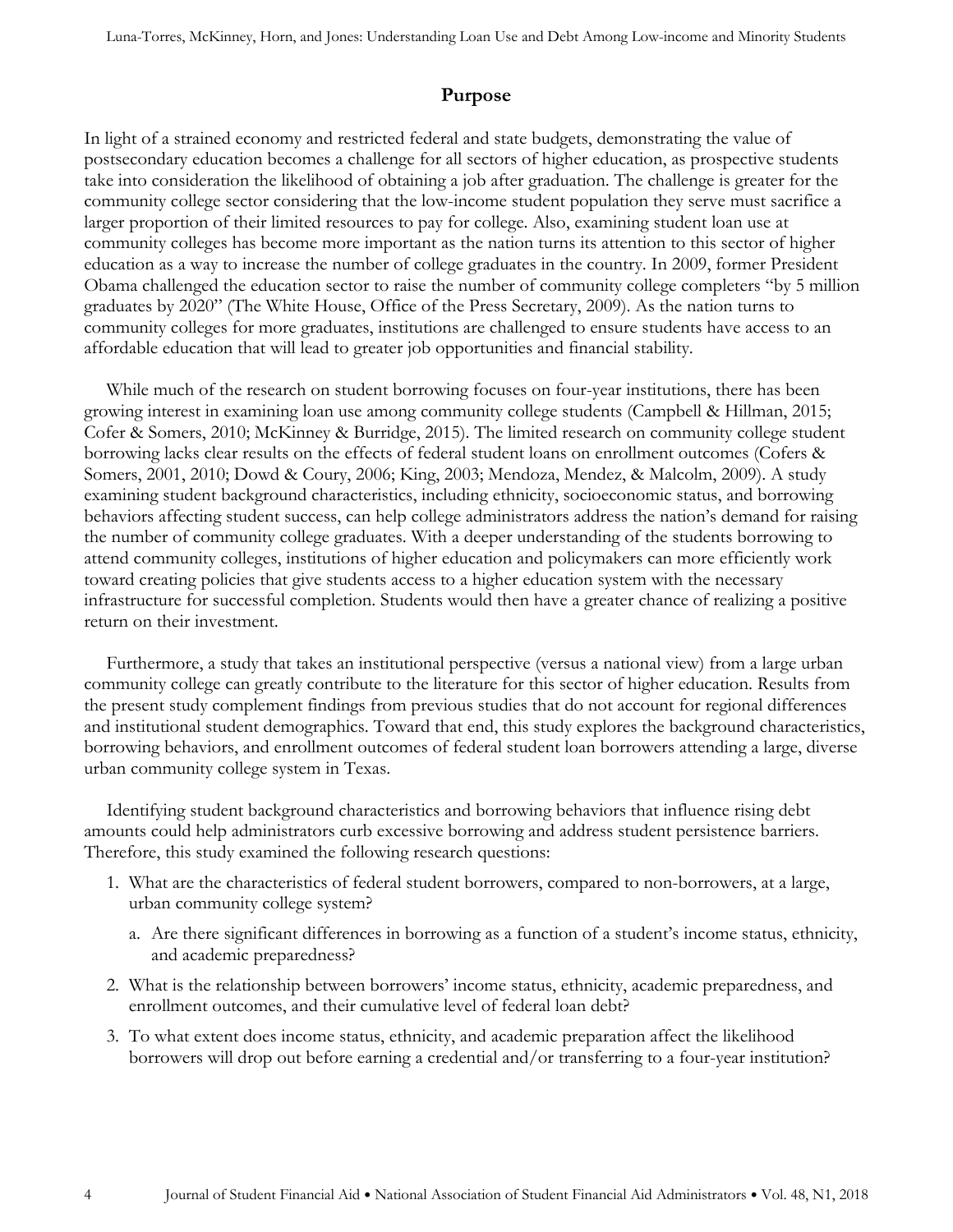## **Literature Review**

This study presents existing research related to student borrowing at community colleges. In an effort to better understand the demographic and academic factors that might influence a student borrower's enrollment outcomes, the first section covers prior studies that have begun to illustrate the current profile and academic preparedness of community college student borrowers. The second section examines results from existing research about the impact of federal loans on student persistence and enrollment outcomes.

#### **Student Borrower Characteristics**

**Ethnicity**. Recent studies provide some insight into the characteristics of student borrowers. Chen (2008) pointed to ethnicity as having a role in student loan use patterns and behaviors. In terms of ethnicity, in an analysis of the National Postsecondary Student Aid Study (NPSAS) 1996-2012, researchers found that federal student loan borrowers across institutional sectors, including community college, are primarily Black. In comparison to Hispanics, Whites, and Asians, Blacks are more likely to borrow (Goldrick-Rab, Kelchen, & Houle, 2014). Further, the 2012 National Financial Capability Study (NFCS), commissioned in collaboration with the U.S. Treasury Department, provided a glimpse into the racial composition of student loan users. Based on a nationally representative sample of approximately 25,000 adults over the age of 20, the NFCS showed that the largest percentage of adults holding education loan debt were Black (Ratcliffe & McKernan, 2013). While the aforementioned studies offer some insight into the ethnicity of borrowers, more research that examines student borrowing at community colleges and across ethnically and socioeconomically diverse student populations is needed.

**Dependent versus independent**. Regarding the dependency status of loan borrowers, recent literature does provide a preview into community college students. Dependency status as defined by federal financial aid guidelines affects borrower loan limits. Campbell and Hillman (2015) examined the FY 2011 student loan cohort-level data for an entire system of community colleges in Iowa using the National Student Loan Data System. Results from that study indicated that the majority of the federal student borrowers in the sample were independent students—60.6% independent versus 38.3% dependent. Additionally, results revealed that of students who borrowed more than \$20,000, 96% were independent students compared to only 3.6% dependent students. Overall, dependent students were mostly represented in the lower debt amounts with 45% of them borrowing less than \$5,000. This finding is not surprising, as the federal loan limits for independent students are much greater than for dependent students (FSA, 2016c).

**Academic preparedness**. More than 50% of students entering community college require remedial coursework (Complete College America, 2012; Pretlow & Wathington, 2013). Since taking developmental coursework lengthens time to degree, completion outcomes for student borrowers taking developmental courses are not promising (Bailey, 2008). Studies suggest students who take developmental courses are less likely to complete their degree than those who do not need to take developmental courses. According to the National Center for Education Statistics (2014), less than 35% of students taking two or more developmental education courses completed their program of study.

In regard to student loan use, limited research is available on the borrowing patterns specific to students taking developmental courses. Developmental education students accumulate debt and expend financial aid eligibility while not earning credits toward a degree (Bailey, 2008). One recent study using a nationally representative sample suggested students who took developmental education courses borrowed at the same rate as students who did not take developmental education courses (Fernandez, Barone, & Klepfer, 2014). Additionally, average cumulative federal debt load for students who took developmental education courses was similar to students who did not take developmental education courses (Fernandez, Barone, & Klepfer, 2014). Since developmental education students are less likely to complete a degree than students who are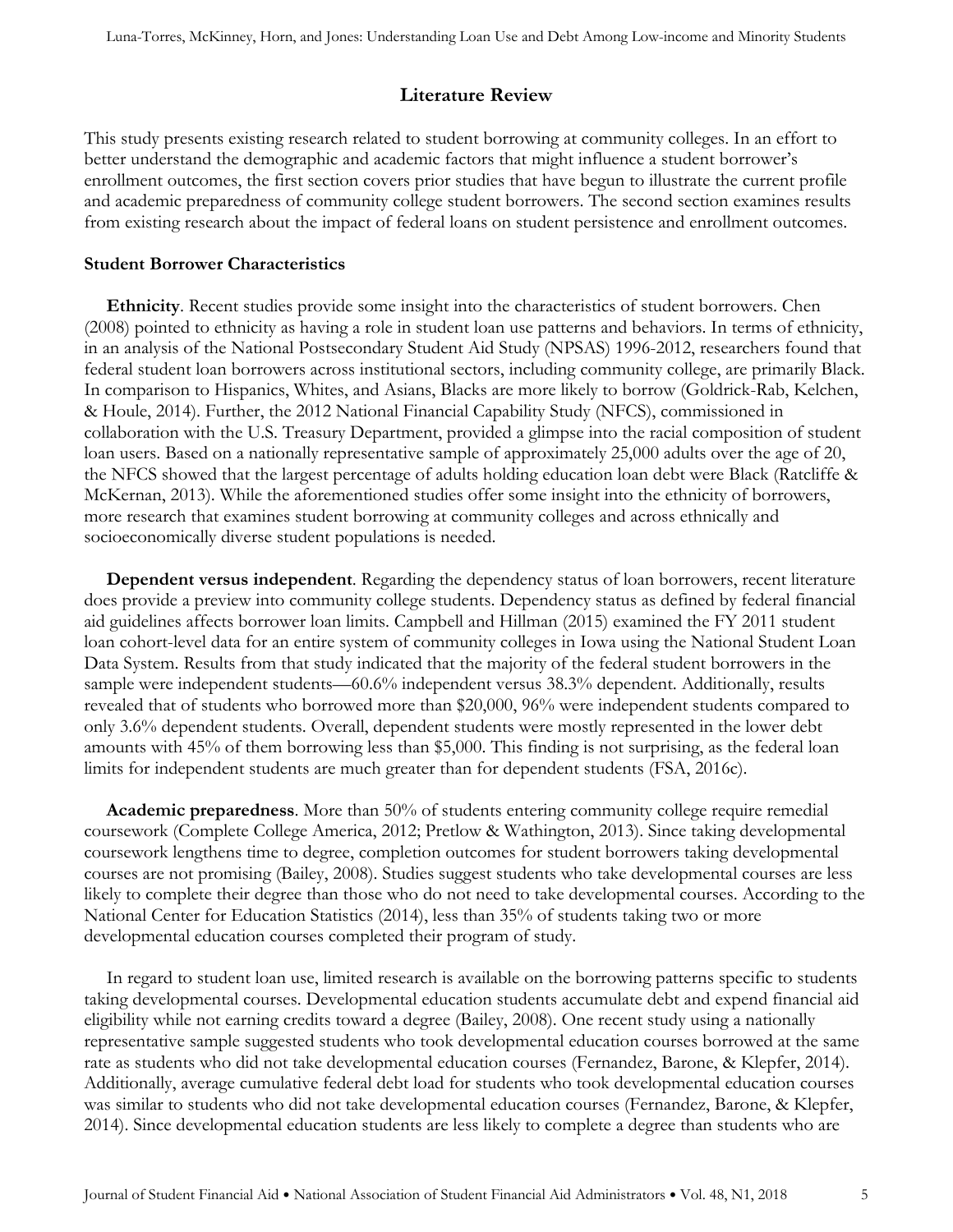not required to take developmental coursework, the amount of debt developmental education students take is of concern. The debt burden could diminish their opportunities to ever reach financial stability, since their job opportunities will be limited if they do not complete a degree.

To build on the limited research about the college readiness of student borrowers, our study provides insight at the institutional level and examines whether institutions with diverse student populations display the same trends as the findings suggested by Fernandez et al.'s (2014) national analysis.

#### **Impact of Borrowing on Student Persistence and Enrollment Outcomes**

Leaving community college with debt prior to earning a credential affects students' financial well-being. As demonstrated by the literature (Gladieux & Perna, 2005; Nguyen, 2012), students must complete their program of study to maximize employment opportunities and realize repayment success. Otherwise, students will find themselves overburdened with debt but without a degree. Therefore, increased borrowing is a growing concern for community colleges. Considering their low completion rate and high share of defaults, many community colleges have opted out of participating in the Federal Direct Loan Program to avoid sanctions imposed for excessive institutional cohort default rates (Cochrane & Szabo-Kubitz, 2014). Of the 1,100 community colleges, 233 are not currently participating in the federal student loan program (Cochrane & Szabo-Kubitz, 2016). These nonparticipating institutions leave students no choice but to resort to private loans, which lack many of the protections offered by federally backed student loans.

Studies conducted by The Institute for College Access and Success (2014a) demonstrated that federal student loans can serve as a viable option and mechanism for expanding college access for members of underrepresented populations who may not otherwise be able to attend college. Federal student loans are the most favorable type of debt for paying for college (FSA, 2016b, TICAS, 2014a). However, further research is necessary to determine whether borrowing actually helps students progress in their college journey.

Early studies on student persistence at community colleges showed that tuition costs influenced the effect of borrowing on persistence. Using a sample of 18- to 22-year-old community college students from NPSAS 1987, St. John and Starkey (1994) studied the effects of tuition costs and financial aid, including federal loans and grants, on persistence. They found that federal loans did not have an effect on persistence, while grants had a negative association, meaning that as the grant amount increased, persistence decreased. Taking a sample from the same database and year, Hippensteel (1996) studied community college students over the age of 23 and found that federal loans had a negative association with persistence, but the significant effect disappeared when tuition costs were taken into account. Authors attributed the negative association to the loans and grants not making up for increases in tuition costs. Additionally, considering that St. John and Starkey's and Hippensteel's studies are based on student samples of two distinct age groups, they may suggest that federal student loans influence age groups differently.

Dowd and Coury (2006) studied community college students within a five-year timeframe and looked at the effects of federal loans on both persistence and attainment of an associate degree. In reviewing the Beginning Postsecondary Student Longitudinal Study (BPS) 1990-1994, they found federal student loans had a negative effect on persistence, and no form of financial aid, inclusive of loans, had an effect on associate degree attainment. The authors suggested that the negative effect on persistence could be due to borrowers' perceptions that their academic deficiencies limited their prospects for a positive return on their investment, making them more likely to drop out of college. King (2003) examined a nationally representative sample from the BPS 1995-1998 consisting of undergraduate students starting college in Fall 1995, including community college students. King found that federal student loans can have a positive effect on persistence in instances where the loan affords students the opportunity to reduce their work hours and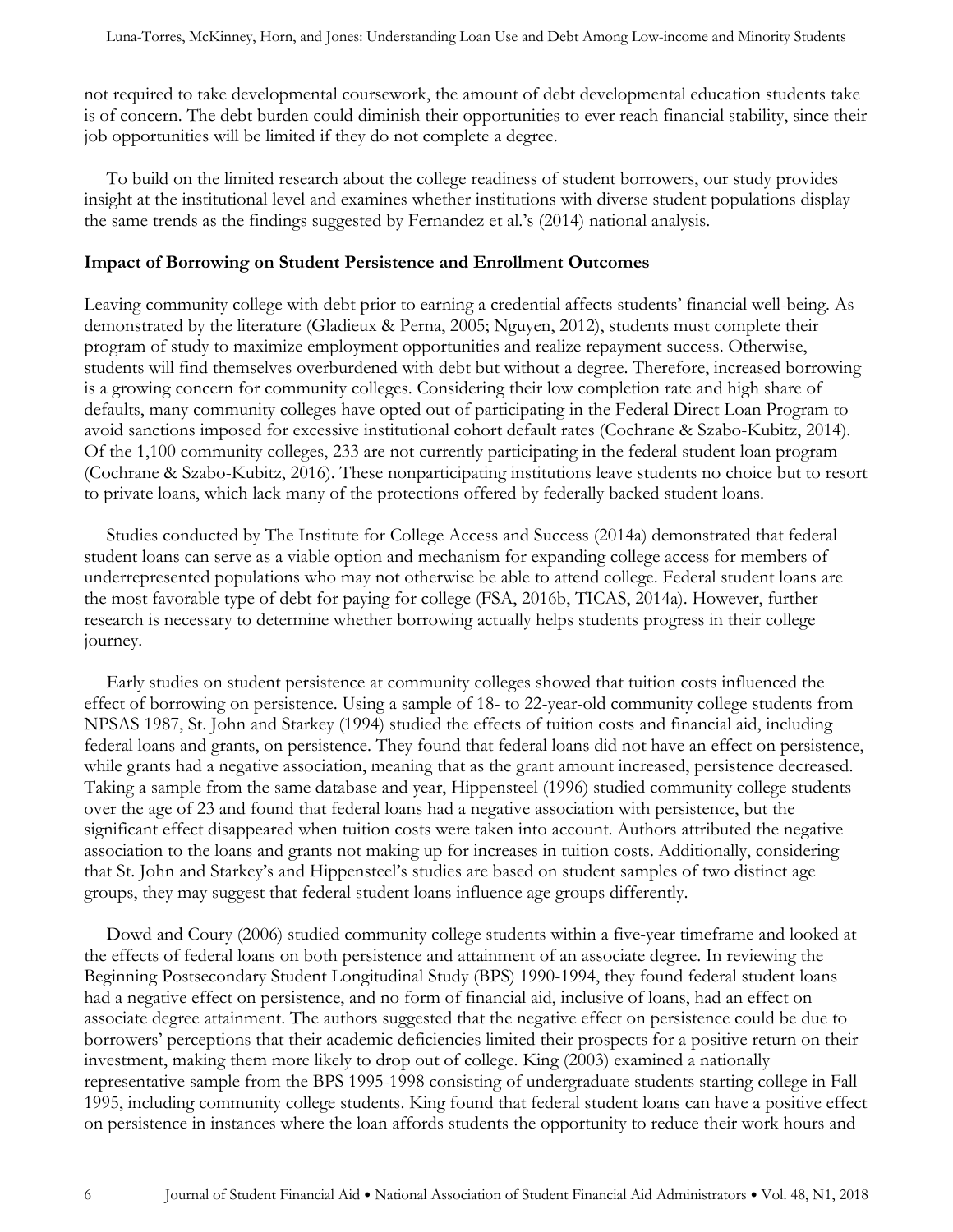attend college full-time. Mendoza, Mendez, and Malcolm (2009) examined a longitudinal, student-level dataset dating from 2002-2004 of full-time, first-and second-year students from Oklahoma's community colleges. They studied the effects of different combinations of financial aid inclusive of Pell Grants, Stafford Loans and state aid, on persistence. The results showed student loans in combination with other aid had a positive effect on the persistence of community college students, and the effect was moderated by ethnicity and income.

Studies also reveal that the effects of student loans on persistence can vary depending on debt amount and timing of borrowing. Cofers and Somers (2001) studied the NPSAS 1995–96 and 1992–93 to examine the effects of federal student loans on the persistence of community college students from the fall to spring semester. They found persistence was negatively associated with low levels of debt, but positively associated with higher levels of debt. Specifically, they found students who had incurred less than \$3,000 in debt were 5.1 percentage points less likely to persist than non-borrowers. In contrast, students with debt over \$7,000 were 16.4 percentage points more likely to persist than non-borrowers. The authors concluded that the higher persistence rates accompanied by the higher debt load could be due to students having invested a longer period of their time in college and being closer to completion. The lower debt amounts could be due to shorter enrollments by debt-averse students who were discouraged by the need to take on additional debt. This notion of the time period when a student borrows and the impact it has on decisions about continuing enrollment is a limitation that critics (Chen, 2008; Dowd & Coury, 2008) point out when interpreting results pertaining to loan effects on persistence. For instance, student decisions about continuing enrollment and borrowing could vary depending on financial aid received or resources available to them during that particular semester. Therefore, timing of student borrowing could account for the mixed results among the existing persistence studies.

The findings in the aforementioned studies are limited in that they do not account for differences in students' unobservable characteristics that may possibly explain the mixed results. One variable that often goes unstudied is self-selection bias. In an effort to address self-selection bias, a recent study by McKinney and Burridge (2015) applied propensity-scoring matching to a sample of associate degree program enrollees using the BPS 2004-2009 to examine the effects of federal loans on persistence. They found in the first year, as students' debt load increased, their persistence rates increased. After the second year, student persistence rates showed a negative association with increases in debt amount.

While there is no consensus on the effects of loans on community college student persistence, there is consensus in the literature regarding the positive relationship between student completion and repayment outcomes (Dynarski, 1994; Knapp & Seaks, 1990; Meyer, 1998; Nguyen, 2012; Woo, 2002). A recent report confirmed the importance of contextualizing federal loan use in terms of not only student persistence, but also repayment outcomes (Campbell and Hillman, 2015). Repayment outcomes provide insight into borrower characteristics and their relationship with ultimate financial outcomes. In examining student-level data representing 16 community colleges in Iowa, Campbell and Hillman (2015) found that nearly 90% of defaulters did not earn a credential. Additionally, they learned that half of the defaults occurred in loan amounts less than \$5,000. This finding aligns with Cofers and Somer's (2001) earlier findings that lower debt amounts are associated with lower persistence rates.

Overall, the existing literature on the persistence of student borrowers at community colleges is inconclusive and points to a need for further analysis of borrowing effects on enrollment outcomes and predictors of loan use. One aspect of persistence the literature does point to is that students who borrow and do not graduate are left in an undesirable financial position, as these students have higher rates of unemployment, lower median incomes, and greater chances of defaulting (Gladiuex & Perna, 2005; Nguyen, 2012).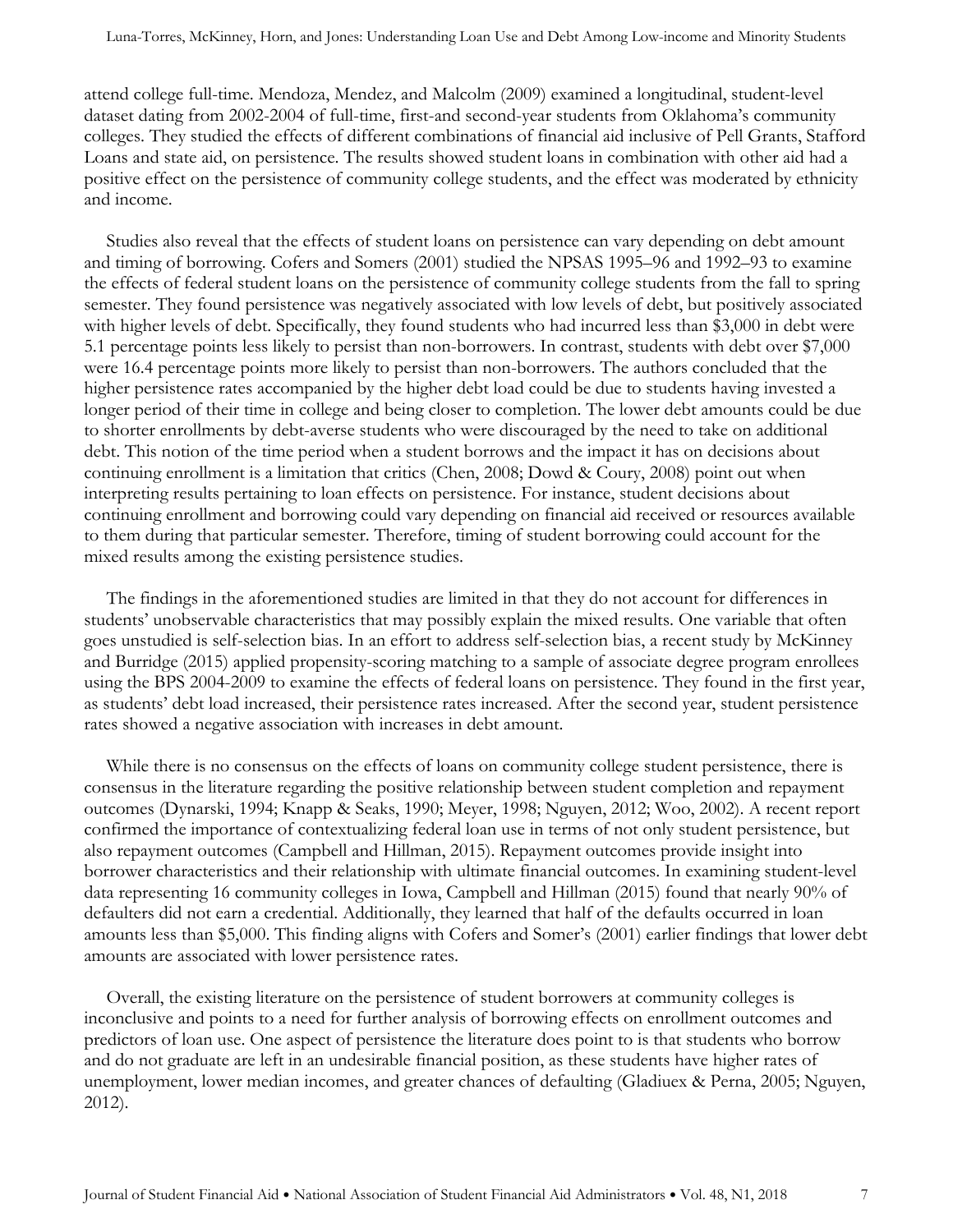## **Conceptual Framework**

Chen's (2008) heterogeneous research model on financial aid and student dropout in higher education served as the conceptual framework for the present study. While other models, such as Tinto's student attrition model, also aim to provide a framework for student dropout behavior, these models primarily address the social and academic factors affecting student departure for a more traditional-age student (Bean, 1981; Tinto, 1975). Guided by Chen's approach, in the present study we recognized the need to parcel out students' sociodemographic characteristics and unpack financial aid types to uncover their unique effects and potential impact on enrollment outcomes. Specifically, Chen (2008) suggested that when examining the effects of financial aid on student departure, socioeconomic and racial/ethnic diversity should be considered. To examine the effects of such influences, Chen recommended using an integrated approach that draws from economic theories as well as theoretical frameworks from other disciplines, including psychological, sociological, organizational and interactionalist theories.

Drawing from these theories, Chen pointed to factors that can provide evidence toward understanding the reasons for student dropout behavior. These factors include student background characteristics, educational aspiration, pre-college preparation, financial factors, college experience, organizational effects, and time and interaction effects (Chen, 2008). In this context, the present study used background characteristics including age, gender, ethnicity and college readiness as its independent variables. We expected the differences across students attending community college might lead to unique effects on a student's enrollment outcomes, especially differences across racial/ethnic groups and socioeconomic status.

Furthermore, Chen cautioned against studying the effects of financial aid in general (versus specifically loans) on student persistence. Earlier models of student departure (Bean, 1981; Tinto, 1975) did not differentiate between the various types of financial aid and the potential unique effects that each may have on persistence. Within the loan context, Chen suggested considering socioeconomic differences in determining the influence of loans on persistence. She specifically offered the economic concepts of liquidity constraints, price elasticity, and debt aversion as possible explanations for the differences in the borrowing decisions that students of different economic backgrounds make.

These concepts could have a unique effect on enrollment outcomes. For instance, differences in liquidity constraints exist between low-income and high-income students. Chen explained that because low-income students have limited financial resources, they are more dependent on supplemental lines of credit, such as loans. Therefore, their enrollment decisions may be affected by the availability of loans and changes to the costs of borrowing, as opposed to a high-income student who may have access to other lines of credit or financial reserves beyond student loans. Also, Chen suggested that, considering their limited financial resources, low-income students would be more sensitive to tuition prices than high-income students. In turn, this higher price elasticity in low-income students could play a role in their enrollment decisions. Chen pointed to a student's comfort level with debt as another factor that could affect decisions regarding how much to borrow or whether to borrow at all. The literature does point to differences in borrower attitudes across ethnic groups (Cunningham & Santiago, 2008; Goldrick-Rab, Kelchen, & Houle, 2014) and how these differences could affect enrollment outcomes.

In summary, Chen's model was appropriate for this study considering the diverse student population at the community college. Also, Chen's framework helped pave the way toward a deeper understanding and a more direct approach for addressing departure behavior for student borrowers. Chen's framework lent itself to this study's primary objective of evaluating debt burden and enrollment outcomes in the context of background characteristics, pre-college preparation, and borrower behavior.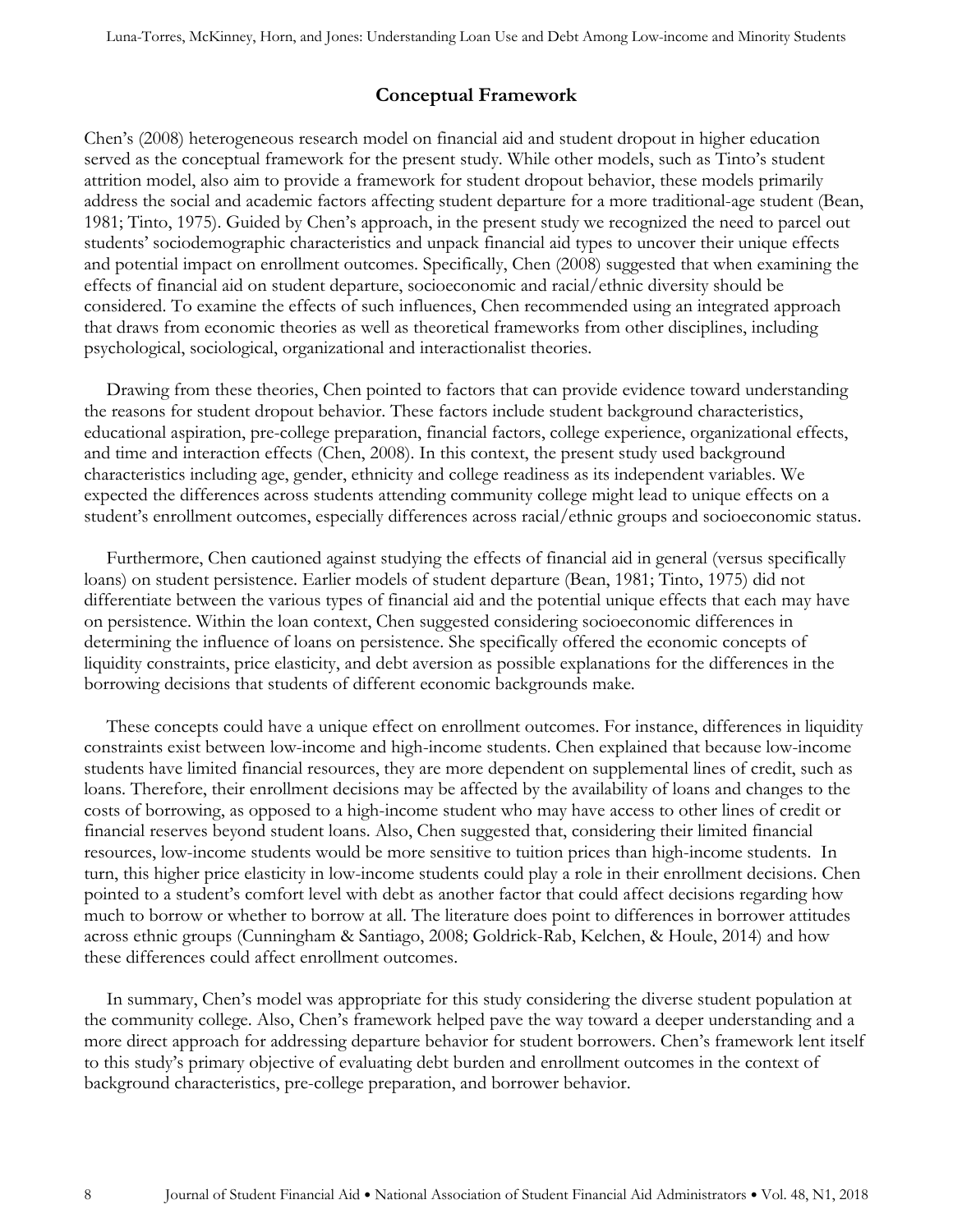## **Methodology**

#### **Data Source and Sample**

The data used in this study were derived from longitudinal student unit records of a large urban community college district in Texas. Metropolitan Community College (MCC - a pseudonym) is located in a large urban area in the state and serves more than 70,000 students annually. Representing diverse ethnic backgrounds, more than half of the student population are Hispanic or Black, and MCC students are primarily of lowsocioeconomic status.

The dataset included six academic years of data for a cohort of students starting in Fall 2007 and tracked their enrollment through Summer 2013. We examined student transcripts and financial aid records for all first-time-in-college (FTIC) students belonging to any of the following ethnic groups: Black, Hispanic, White, and Asian. The full sample  $(n = 5.878)$  was divided into two subsamples: (a) federal student loan recipients (*n* = 1,059), and (b) students who did not take a federal student loan (*n* = 4,819). Loan recipients included students who took a federal student loan at any time between the Fall 2007 and Summer 2013 terms.

#### **Variables**

As suggested by Chen's (2008) framework, we categorized the independent variables for this study into background characteristics, educational aspiration, pre-college preparation, financial factors, and college experience. Table 1 presents the coding scheme for these variables, which include students' ethnicity, gender, age at the time of enrollment, pre-college credential, developmental coursework needs, enrollment intensity (e.g., full time, part time, less than half time), field of study, income status, receipt of student loan, cumulative GPA attainment of a degree or credential, and cumulative debt.

**Background characteristics**. We categorized the variable for ethnicity into four major ethnic groups: Black, Hispanic, White, and Asian. We used White as the reference group, considering that the literature shows that this group is more likely to have greater financial wealth and access to multiples lines of credit than other racial/ethnic groups (Goldrick-Rab, Kelchen, & Houle, 2014; Ratliffe & McKernan, 2013).

Considering the wide range in ages represented in community college students, Leinbach and Jenkins (2008) recommend disaggregating this variable to distinguish between younger and older adults, as their family obligations could vary. Therefore, for purposes of the descriptive analysis, we divided the age variable into three separate categories consisting of students aged 19 or younger, students aged 20 to 24, and students aged 25 and older. For the regression analyses, age is examined as a continuous predictor variable.

**Pre-college preparation**. The independent variables pertaining to a student's pre-college preparation included two categorical variables. One variable identified whether the student earned a high school diploma or other type of credential before entering college, such as a GED. Students with a GED served as the reference group for this variable. We also examined a categorical variable that describes whether students were referred to any developmental coursework or were college-ready when they entered their first semester.

**Education aspiration**. We divided program of study into two categories: (a) students working toward an academic-type major that is geared toward students intending to transfer to a four-year university, or (b) students pursuing a shorter term vocational/technical-related certificate or degree that will prepare them for immediate entry into the workforce.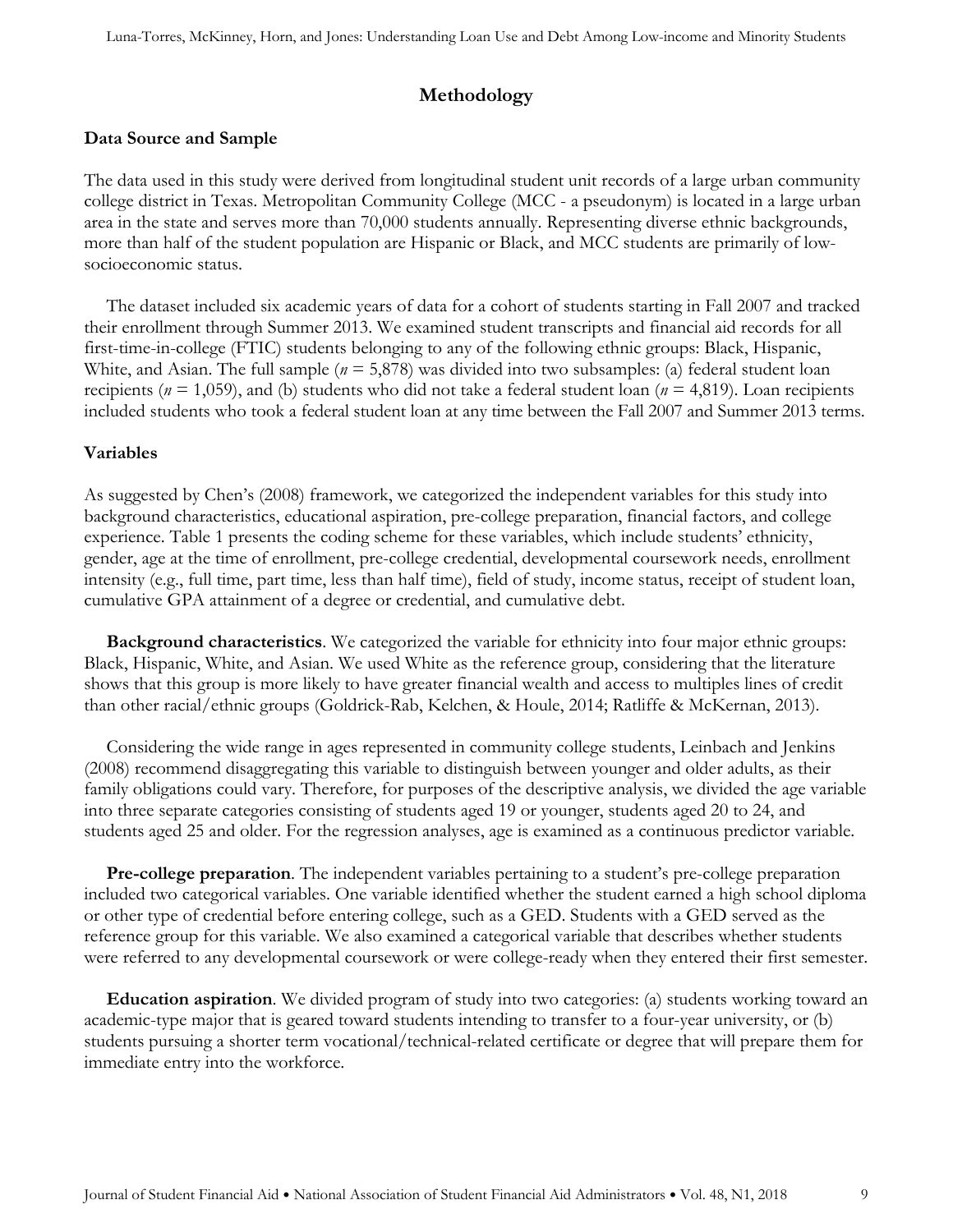*List of Variables and Coding Scheme*

| Variable                                                     | Coding scheme                                                                                                   |
|--------------------------------------------------------------|-----------------------------------------------------------------------------------------------------------------|
| Race/ethnicity<br><b>Black</b><br>Asian<br>Hispanic<br>White | White $=$ Reference category, dummy coded                                                                       |
| Gender                                                       | $1 = Male$ ; $0 = Female$                                                                                       |
| Age                                                          | Continuous measure for regression models; as of 2007,<br>first semester                                         |
| High school diploma/GED                                      | $1 = \text{GED/other}$ ; $0 = \text{High school diploma}$                                                       |
| Developmental courses                                        | Students' referral status to any DevEd: $1 = No DevEd$<br>referral (college-ready); $0 =$ Referred to any DevEd |
| Full- or part-time                                           | $1 = 12$ or more hours; $0 =$ less than 12 hours; as of<br>first semester enrolled                              |
| Field of study                                               | $1 =$ Technical; $0 =$ Academic-related                                                                         |
| Income status                                                | Did student ever receive a Pell Grant?<br>$1 = Yes; 0 = No$                                                     |
| Loan recipient                                               | Did student ever receive a federal student loan?<br>$1 = Yes; 0 = No$                                           |
| Cumulative GPA                                               | Continuous measure for regression models; as of last<br>semester enrolled                                       |
| Credential or transfer                                       | Outcome variable: Did student complete credential or<br>transfer to four-year institution?<br>$1 = Yes; 0 = No$ |
| Disbursed balance                                            | Outcome variable: Cumulative debt amount as of last<br>semester enrolled; continuous measure                    |

**Financial factors**. In addition to federal student loans, grant aid is another financial aid factor examined. The Pell Grant variable included students who had received a Pell Grant at any point in time while enrolled at MCC. The U.S. Department of Education Office of Federal Student Aid (FSA) recognizes Pell Grant recipients as the lowest income students based on their relatively low expected family contribution (EFC). EFC is a federal measure of a student's and family's financial strength and is used to determine a student's eligibility for federal student aid (FSA, 2015b). Therefore, we used whether a student received a Pell Grant as a proxy for income status. For purposes of this study, students who did not receive a Pell Grant were considered moderate- to high-income students, and Pell Grant recipients were considered low-income students.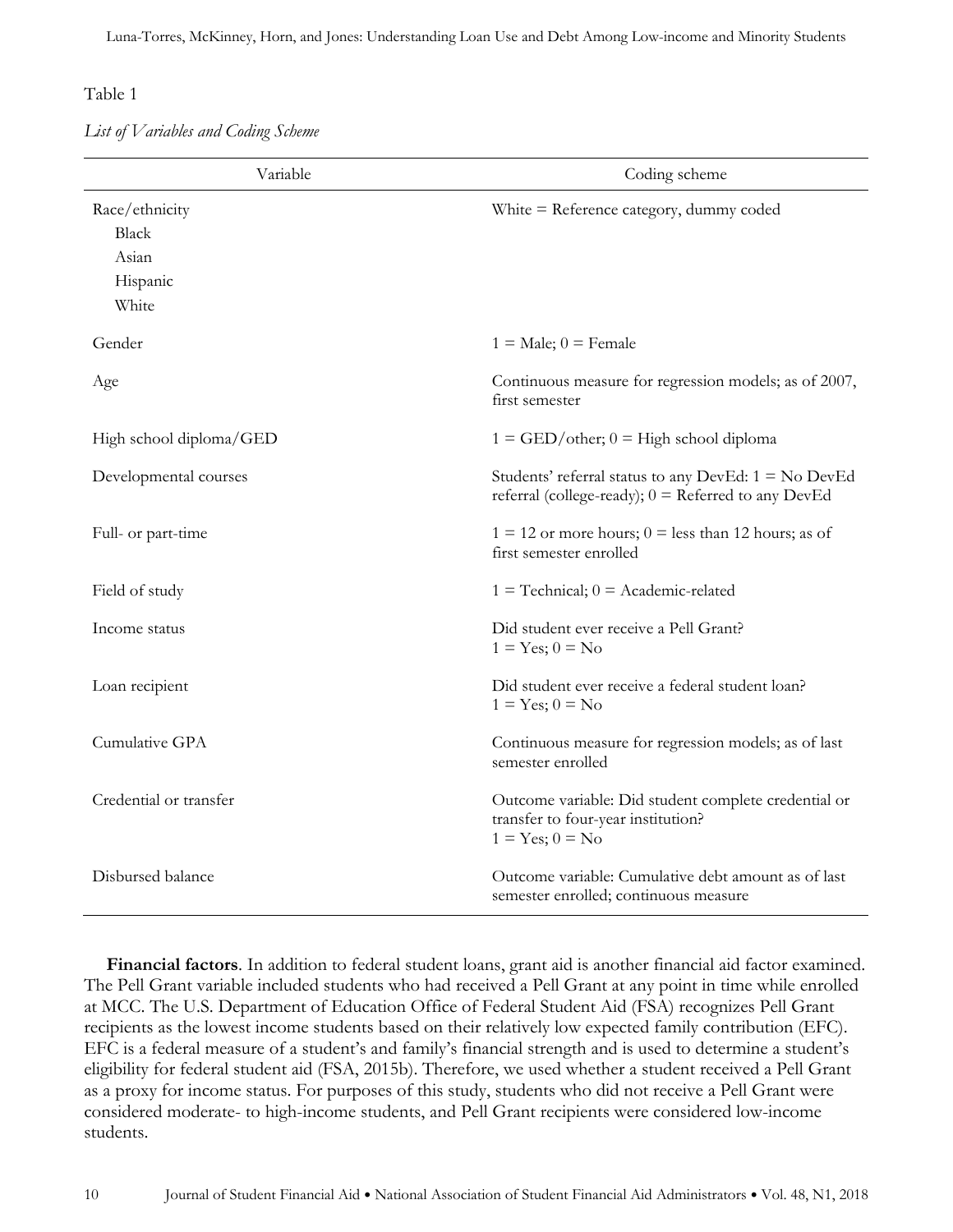**College experience.** The enrollment patterns of community college students tend to vary depending on a student's objectives (Voorhes & Zhou, 2000) and work obligations (King, 2003). Given the variance in enrollment intensity and its implications for financial aid, we divided the enrollment variable into two categories consisting of students enrolling part time ( $0 =$  less than 12 hours) or full time ( $1 = 12$  or more hours) in their first semester.

Another measure that affects a student's college experience is academic performance. For purposes of the descriptive analysis, grade point average (GPA) is presented in three categories: below 2.0, between 2.0 and 3.0, or 3.0 or higher. Therefore, for the regression models, we analyzed GPA as a continuous measure representing students' cumulative grade point average as of the last semester of enrollment at MCC.

**Outcome variables.** The outcome variables of interest for the present study focus on understanding the financial and academic outcomes of loan recipients. Cumulative federal debt served as a dependent variable to assess the influence of the predictor variables on debt burden at the time the student dropped out, completed a degree, or transferred to a four-year university within the six-year timeframe of this study.

The second outcome of interest is understanding completion outcomes between loan recipients and nonloan recipients. Given the dichotomous nature of completion, we coded this dependent variable as  $1=$  yes, student earned a credential from MCC or transferred to a four-year institution, and  $0 =$  no, student did not earn a credential from MCC or transfer to a four-year college within six years of enrollment.

#### **Data Analysis**

We used descriptive statistics to examine the samples in the present study. Percentages and frequencies were used to illustrate proportional distributions of the predictor variables. A chi-squared test was applied to determine whether the proportional differences were significant among the full sample, subsample of loan recipients, and subsample of non-loan recipients. The predictor variables analyzed for each sample included background characteristics, educational aspiration, pre-college preparation, financial aid factors, and college experience.

In the next phase of the analysis, we applied multiple regression. As suggested by Meyers, Gamst, and Guarino (2013), multiple regression is an appropriate design when the research problem implies prediction and aims to uncover the dynamics between a combination of variables and a particular construct. Therefore, to understand whether a borrower's background characteristics, educational aspiration, pre-college preparation, financial factors, and/or college experience help predict the amount of a student's federal cumulative debt, we applied multiple regression to the loan-recipient subsample. The 10 predictor variables—gender, ethnicity, age, high school diploma/GED, developmental education/college-readiness, part-time/full-time attendance, major, Pell Grant recipient, cumulative GPA, and completion credential/transfer— were entered simultaneously into the analysis in order to understand the combined predictive power of the 10 independent variables on cumulative student debt (Meyer, Gamst, & Guarino, 2013).

Lastly, to determine how a borrower's background characteristics, educational aspiration, pre-college preparation, financial factors, and/or college experience influenced the likelihood of a student's enrollment outcome (e.g.,  $0 =$  student did not earn credential and/or transferred to 4-year institution, and 1=student earned credential and/or transferred to 4-year institution), we applied logistic regression to both the loan and non-loan recipient subsamples. Logistic regression was appropriate for this analysis considering the outcome of interest is dichotomous in nature (Meyers, Gamst, & Guarino, 2013). Also, to assess the unique effects ethnicity and other background characteristics have on student departure, we applied a block-entry method (Chen, 2008).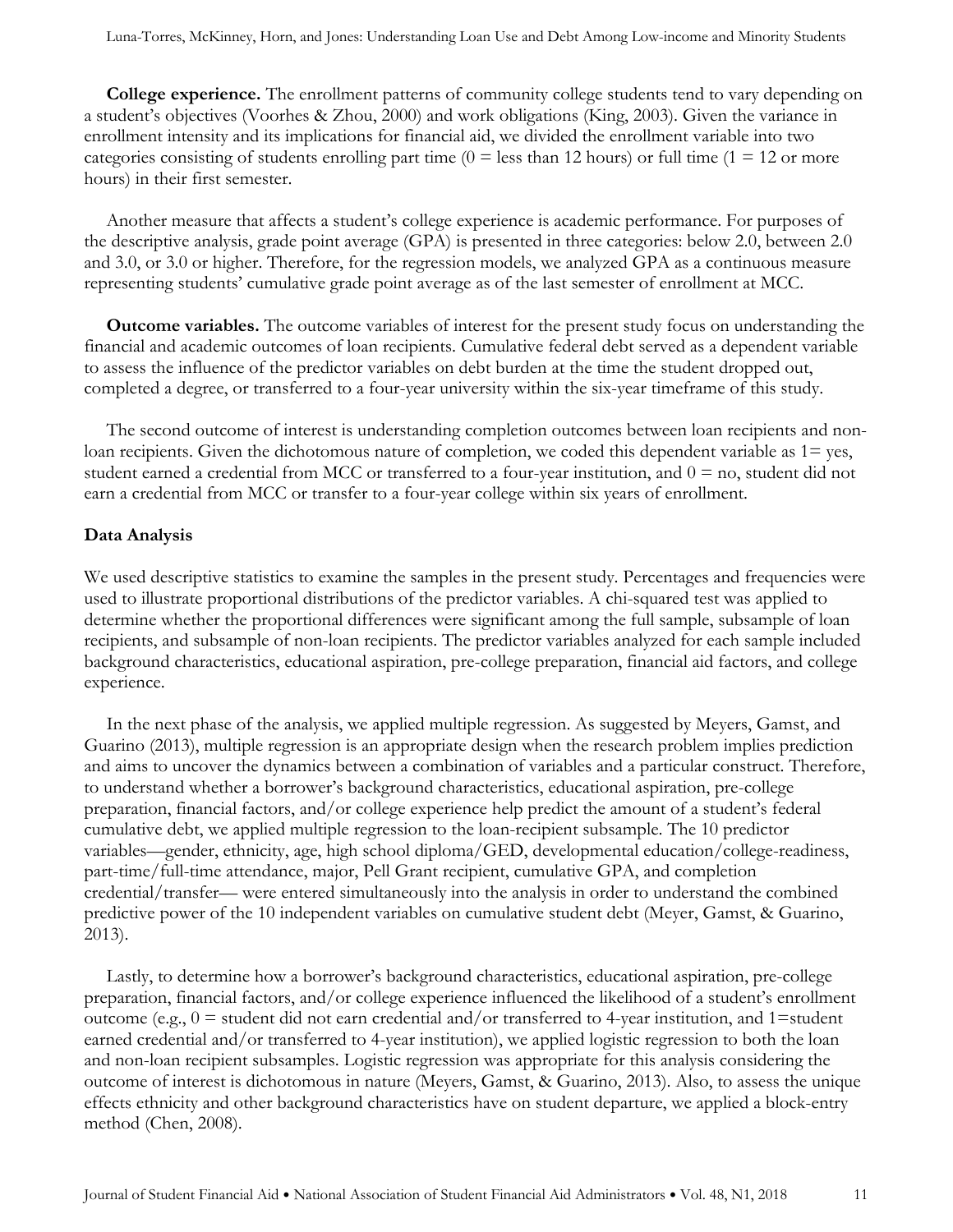#### **Results**

## **Descriptive Statistics**

As illustrated in the first column of Table 2, the descriptive analysis shows the majority of the proportional differences in the independent variables across the subsamples were found to be statistically significant. Only two variables did not have statistically significant proportional differences between loan recipients and non-loan recipients: program of study and enrollment intensity.

**Background characteristics**. Results show that proportional differences based on whether the student was first-generation in college were somewhat similar for both groups. The proportion of loan recipients who were first-generation was 33.6%, which was only one percentage point lower than for non-loan recipients ( $\chi^2$  = 8.2,  $\rho$  < .05). In terms of gender, a greater percentage of females versus males were represented in both loan recipients and non-loan recipients (68% and 54% respectively;  $\chi^2 = 74.9$ ,  $\rho < .001$ ). However, when comparing proportional differences between the two groups, females represented a higher percentage among loan recipients. When examining ethnicity, results show that Blacks represented the highest proportion (60%) among loan recipients, while Hispanics showed the greatest proportion (41%) among non-loan recipients ( $\chi^2$  = 469.7,  $p$  < .001). In regard to age, students in the lowest age-group category (e.g., 19 or younger) showed the highest proportion (40% and 57%) in both subsamples of loan recipients and non-loan recipients, respectively ( $\chi^2$  = 158.2,  $p$  < .001).

**Educational aspiration.** In terms of the program of study represented between loan recipients and non-loan recipients, results show very similar proportions in both groups. Thirty-six percent of the loan recipients (and 36% of non-loan recipients) represented majors that were academically related versus 63% of loan recipients (and 63% of non-loan recipients) belonging to majors that were vocationally/technically oriented. The proportional differences between the two groups were not statistically significant.

**Pre-college preparation.** Most students required developmental coursework versus being college-ready among both loan recipients and non-loan recipients ( $\chi^2$  = 11.9,  $\rho$  < .001). However, the proportion of students requiring developmental coursework was higher for loan recipients, with a percentage of 77% versus 72% for non-loan recipients. Additionally, the percentage of students entering the community college with a high school diploma versus a GED or other credential was highest among non-loan recipients ( $\chi^2$  = 35.2,  $p \le 0.001$ ). Among non-loan recipients, 91% of the students had completed a high school diploma, while only 9% had a GED or other credential. For loan recipients, 84% of the students completed a high school diploma while 16% earned a GED or other credential.

**Financial aid factors.** When compared to non-loan recipients, a higher proportion of loan recipients had received all three types of financial aid, including Pell Grant, non-Pell Grant aid, and work-study, with 82%, 49% and 14% respectively. Also, 82% of loan recipients were Pell Grant recipients, compared to 38% of non-loan recipients ( $\chi^2$  = 688.2,  $p$  < .001).

**College experience**. The proportional differences for enrollment intensity were not statistically significant. However, results show a higher percentage of non-loan recipients were enrolled part-time (58%) versus the percentage (55%) of loan recipients.

In terms of cumulative GPA, the highest proportion of students fell between the 2.0 and 3.0 category for both groups, with 45% among loan recipients and 37% among non-loan recipients ( $\chi^2 = 27.9$ ,  $p < .001$ ). In regard to academic outcomes, a greater percentage of students did not earn a credential versus earned a credential in both groups. However, results show the proportion of students completing a credential at the community college or transferring to a four-year institution is higher among loan-recipients versus non-loan recipients, with 43% and 36%, respectively ( $\chi^2$  = 23,  $p$  < .001).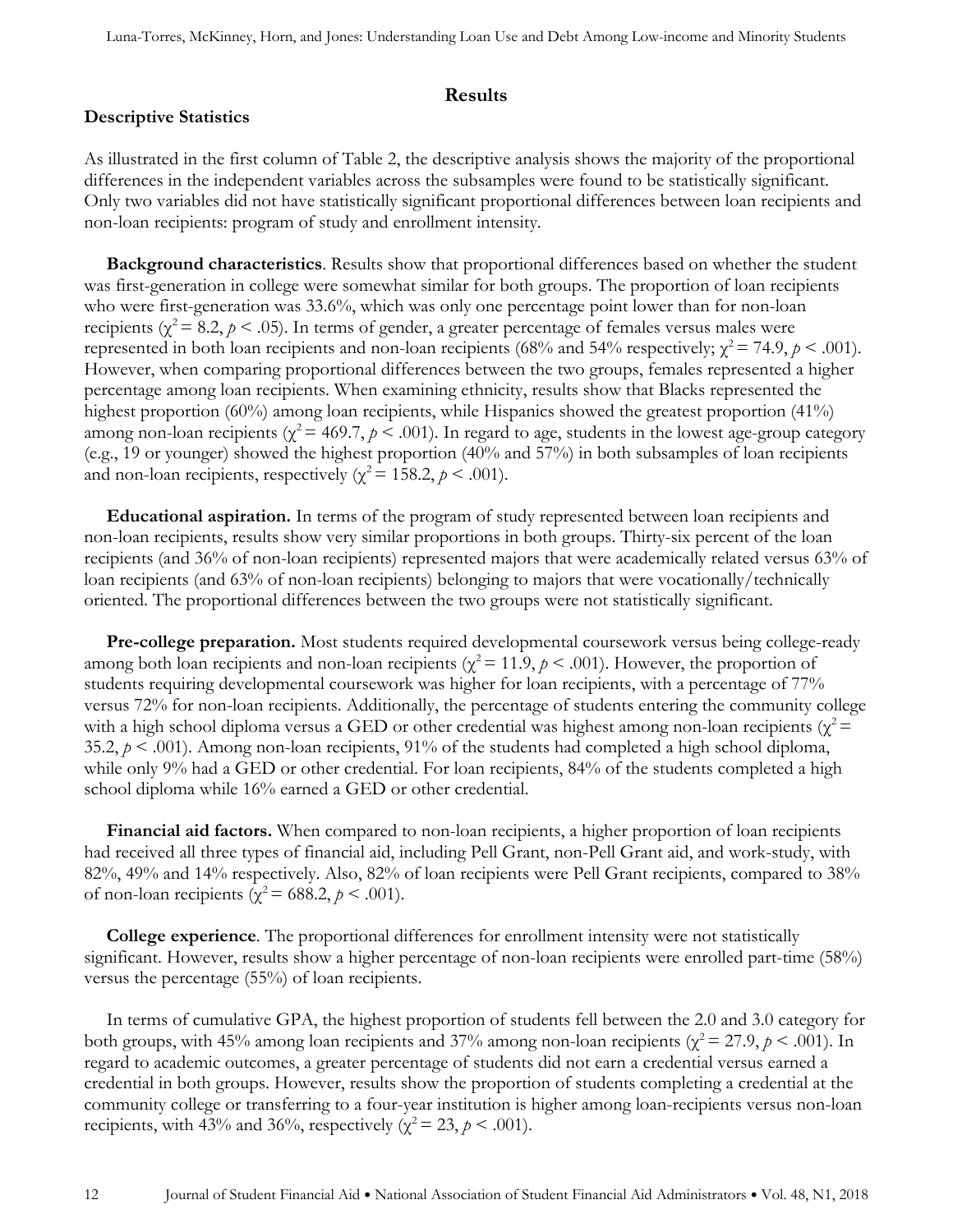Journal

<u>ር</u>

Student

Financial

Aid<br>•

National Association of Student Financial Aid Administrators

|                            |     | Loan recipients<br>$(n = 1,059)$ |       | Non-loan recipients<br>$(n = 4,819)$ |  |
|----------------------------|-----|----------------------------------|-------|--------------------------------------|--|
|                            | N   | $\frac{0}{0}$                    | N     | $\frac{0}{0}$                        |  |
| Background characteristics |     |                                  |       |                                      |  |
| First generation           |     |                                  |       |                                      |  |
| Yes                        | 356 | $33.6\%$                         | 1,667 | $34.6\%$                             |  |
| $\rm No$                   | 522 | $49.3\%$                         | 2,492 | 51.7%                                |  |
| Gender                     |     |                                  |       |                                      |  |
| Female                     | 718 | $67.8\%$                         | 2,585 | $53.6\%$                             |  |

|                                   | Loan recipients<br>$(n = 1,059)$ |                 | Non-loan recipients<br>$(n = 4,819)$ |               | Full sample<br>$(n = 5,878)$ |               | Chi-squared |
|-----------------------------------|----------------------------------|-----------------|--------------------------------------|---------------|------------------------------|---------------|-------------|
|                                   | N                                | $\sqrt[0]{\!0}$ | N                                    | $\frac{0}{0}$ | $\cal N$                     | $\frac{0}{0}$ | statistic   |
| Background characteristics        |                                  |                 |                                      |               |                              |               |             |
| First generation                  |                                  |                 |                                      |               |                              |               |             |
| Yes                               | 356                              | 33.6%           | 1,667                                | 34.6%         | 2,023                        | 34.4%         |             |
| $\rm No$                          | 522                              | 49.3%           | 2,492                                | 51.7%         | 3,014                        | 51.3%         | $8.2^*$     |
| Gender                            |                                  |                 |                                      |               |                              |               |             |
| Female                            | 718                              | $67.8\%$        | 2,585                                | 53.6%         | 3,303                        | 56.2%         |             |
| Male                              | 338                              | 31.9%           | 2,230                                | 46.3%         | 2,568                        | 43.7%         | 74.9**      |
| Ethnicity                         |                                  |                 |                                      |               |                              |               |             |
| <b>Black</b>                      | 637                              | 60.2%           | 1,252                                | 26.0%         | 1,889                        | 32.1%         |             |
| Hispanic                          | 205                              | 19.4%           | 1,984                                | 41.2%         | 2,189                        | 37.2%         |             |
| White                             | 131                              | 12.4%           | 963                                  | $20.0\%$      | 1,094                        | $18.6\%$      |             |
| Asian                             | 86                               | $8.1\%$         | 620                                  | 12.9%         | 706                          | $12.0\%$      | 469.7**     |
| Age in 2007                       |                                  |                 |                                      |               |                              |               |             |
| 19 or younger                     | 420                              | 39.7%           | 2,753                                | 57.2%         | 3,173                        | 54.0%         |             |
| $20 - 24$                         | 270                              | 25.5%           | 1,173                                | 24.4%         | 1,443                        | 24.6%         |             |
| 25 or older                       | 369                              | 34.8%           | 890                                  | $18.5\%$      | 1,259                        | 21.4%         | 158.2**     |
| Educational aspiration            |                                  |                 |                                      |               |                              |               |             |
| Program of study                  |                                  |                 |                                      |               |                              |               |             |
| Academic                          | 381                              | $36.0\%$        | 1,746                                | 36.2%         | 2,177                        | 36.2%         |             |
| Vocational/technical              | 669                              | 63.2%           | 3,035                                | $63.0\%$      | 3,704                        | $63.0\%$      |             |
| Pre-college preparation           |                                  |                 |                                      |               |                              |               |             |
| Required developmental coursework |                                  |                 |                                      |               |                              |               |             |
| Yes                               | 817                              | 77.1%           | 3,467                                | 71.9%         | 4,284                        | 72.9%         |             |
| $\rm No$                          | 242                              | 22.9%           | 1,352                                | 28.1%         | 1,594                        | 27.1%         | $11.9**$    |

٠

Vol. 48, N1, 2018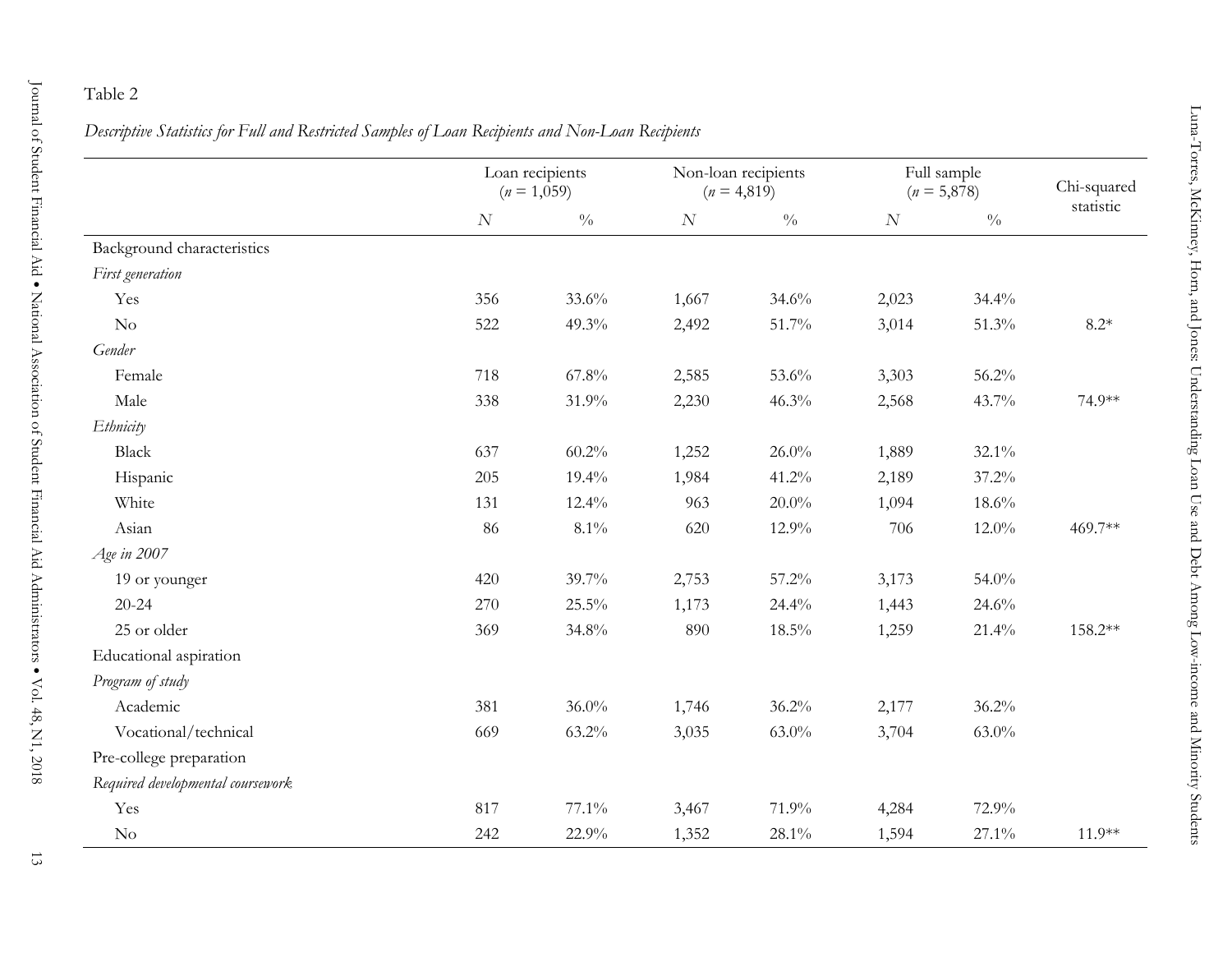|                                  |     | Loan recipients<br>$(n = 1,059)$ |       | Non-loan recipients<br>$(n = 4,819)$ |       | Full sample<br>$(n = 5,878)$ | Chi-squared<br>statistic |
|----------------------------------|-----|----------------------------------|-------|--------------------------------------|-------|------------------------------|--------------------------|
|                                  | N   | $\sqrt[0]{\!0}$                  | N     | $\sqrt[0]{\!0}$                      | N     | $\sqrt[0]{\!0}$              |                          |
| Pre-college credential           |     |                                  |       |                                      |       |                              |                          |
| High school diploma              | 894 | 84.4%                            | 4,366 | 90.6%                                | 5,260 | 89.5%                        |                          |
| GED/other                        | 165 | 15.6%                            | 453   | 9.4%                                 | 618   | $10.5\%$                     | $35.2**$                 |
| Financial factors                |     |                                  |       |                                      |       |                              |                          |
| Financial aid ever received      |     |                                  |       |                                      |       |                              |                          |
| Pell Grant                       |     |                                  |       |                                      |       |                              |                          |
| $\rm No$                         | 186 | 17.6%                            | 2,985 | 61.9%                                | 3,171 | 53.9%                        |                          |
| Yes                              | 873 | 82.4%                            | 1,834 | 38.1%                                | 2,707 | 46.1%                        | 688.2**                  |
| Grant aid (non-Pell)             |     |                                  |       |                                      |       |                              |                          |
| No                               | 542 | 51.2%                            | 3,896 | 80.8%                                | 4,438 | 75.5%                        |                          |
| Yes                              | 517 | 48.8%                            | 923   | 19.2%                                | 1,440 | 24.5%                        | 413.1**                  |
| Work-study                       |     |                                  |       |                                      |       |                              |                          |
| No                               | 911 | 86.0%                            | 4,567 | 94.8%                                | 5,478 | 93.2%                        |                          |
| Yes                              | 148 | $14.0\%$                         | 252   | $5.2\%$                              | 400   | 6.8%                         | 104.7**                  |
| College experience               |     |                                  |       |                                      |       |                              |                          |
| Enrollment first semester        |     |                                  |       |                                      |       |                              |                          |
| Part time                        | 581 | 54.9%                            | 2,764 | 57.4%                                | 3,345 | 56.9%                        |                          |
| Full time                        | 478 | 45.1%                            | 2,055 | 42.6%                                | 2,533 | 43.1%                        |                          |
| Cumulative college GPA           |     |                                  |       |                                      |       |                              |                          |
| Less than 2.0                    | 297 | $28.0\%$                         | 1,505 | $31.2\%$                             | 1,802 | 30.7%                        |                          |
| $2.0 - 2.99$                     | 481 | 45.4%                            | 1,774 | 36.8%                                | 2,255 | 38.4%                        |                          |
| $3.0 - 4.0$                      | 281 | 26.5%                            | 1,540 | 32.0%                                | 1,821 | 31.0%                        | 27.9**                   |
| Attainment through Summer 2013   |     |                                  |       |                                      |       |                              |                          |
| Did not earn credential          | 600 | 56.7%                            | 3,109 | $64.5\%$                             | 3,709 | 63.1%                        |                          |
| Earned credential or transferred | 459 | 43.3%                            | 1,710 | 35.5%                                | 2,169 | 36.9%                        | 23.03**                  |

*\* p* ≤ .05. *\*\* p* < .001.

Journal

<u>ግ</u>

Student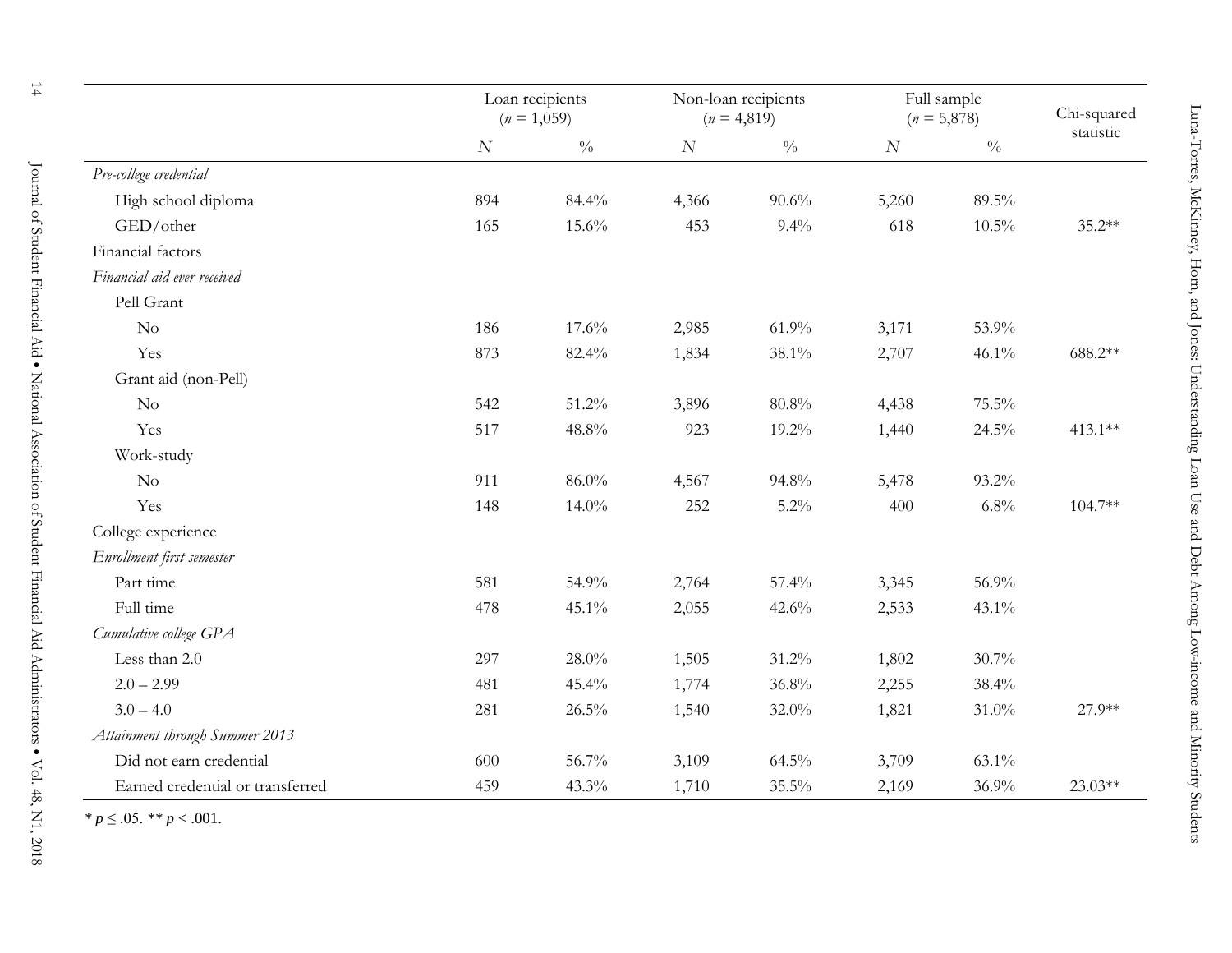We conducted a descriptive analysis of the outcome variable and independent variables. Results for the outcome variable reveal a cumulative debt amount for all borrowers ranging between \$39 and \$43,690. The median cumulative debt amount was \$4,852, and the mean was \$7,497 with a standard deviation of \$6,971. A *t*-test of average cumulative debt amount between borrowers who completed/transferred, and borrowers who dropped out produced a statistically significant mean difference of \$1,157 ( $p < .01$ ). Borrowers who dropped out had an average cumulative debt amount of \$6,988 and completers showed an average of \$8,145.

#### **Regression Analysis**

**Multiple regression for loan recipients**. To determine whether there was a relationship between the predictor variables and a student's cumulative debt level, we applied a multiple regression analysis to the loan recipient sample. The 10 predictors entered simultaneously into the analysis included: gender, ethnicity, age, high school diploma/GED, developmental education, part-time/full-time attendance, major, Pell Grant recipient, cumulative GPA, credential completed/transferred to 4-year institution. The results indicate that the model predicting the cumulative debt amount was statistically significant  $[F(12) = 13.6, p \le 0.001]$ . The 10 predictors explained 13.9% of the variance in cumulative debt amount.

Multiple regression coefficients for all predictors appear in Table 3. Gender ( $B = -1070.29$ ,  $p < .02$ ) and student attempted hours in the first semester ( $B = -987.64$ ,  $p < .018$ ) were both significant and negatively related to cumulative debt. Males had lower average cumulative debt amounts than females, and students who attended full time in their first semester of college had lower cumulative debt amounts in comparison to part-timers. Age ( $B = 195$ ,  $p < .001$ ), Pell Grant recipients ( $B = 2350$ ,  $p < .001$ ) and cumulative GPA ( $B =$ 1263.68, *p* < .001) were significant and positively related to cumulative debt amount. For every one-year increase in age, cumulative student debt increased by \$195. Further, Pell Grant recipients had higher cumulative debt amounts versus non-Pell Grant recipients. Pell Grant recipients incurred \$2,350 more in debt than non-Pell Grant recipients. In terms of the relationship between academic performance and debt, the results indicated that for every GPA unit increase, cumulative student debt increased by \$1,264.

**Logistic regression for loan recipient's sample**. Logistic regression was applied to the loan recipient sample to assess the likelihood of a student's enrollment outcomes. The overall model was statistically significant ( $\chi^2$  = 218.4,  $p$  < .001). Including the additional six predictors improved the viability of the model, as there was a statistically significant decrease in the -2-log likelihood between the initial model and the overall model. Further, the Nagelkerke pseudo *R*-squared resulted in .25, which was used as one measure for assessing the viability of the model. The Hosmer and Lemeshow Test was anomalous in that it resulted in a significant chi-squared, suggesting model unviability. Further, the model correctly classified 70% of the cases.

The strongest predictors of completion/transfer consisted of cumulative GPA, ethnicity, academic preparation, enrollment intensity, and Pell Grant recipient. As presented in Table 4, cumulative GPA was the strongest predictor, suggesting that for every one-point increase in GPA, the likelihood of completion/transfer was three times greater. In terms of ethnicity, the reference group (e.g., Whites) had the highest odds of completion. Asians had an odds ratio of .35, Blacks .58, and Hispanics .61. In examining academic preparation, we found students earning a high school diploma had higher odds of completion/transfer (1.64) than did students who had obtained a GED/other. Students who were referred to developmental education were less likely (*OR* = .58) to complete/transfer than students who had not been referred to developmental coursework in their first semester.

Our review of the effects of enrollment intensity showed the odds  $(OR = 1.60)$  for completion/transfer were greater for students attending full-time. Students taking 12 or more hours in their first semester were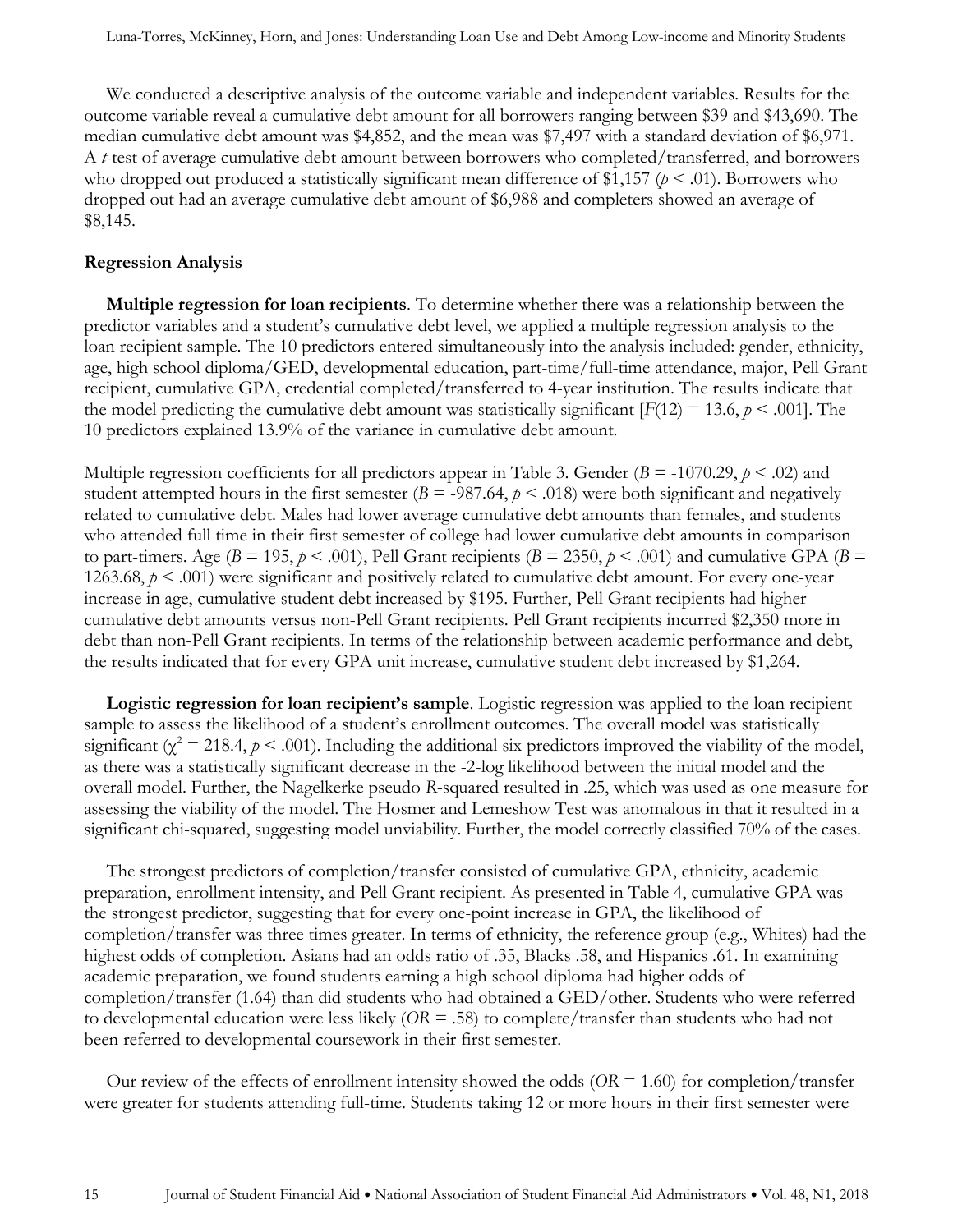*Cumulative Student Debt: Multiple Regression Coefficients*

| Predictor                      | β       | B         | SEB   | $\dot{p}$ |
|--------------------------------|---------|-----------|-------|-----------|
| Background characteristics     |         |           |       |           |
| Gender                         | $-.072$ | $-1070.3$ | 441.0 | $.015*$   |
| Age                            | .218    | 195.1     | 28.4  | $.001**$  |
| Ethnicity (White as reference) |         |           |       |           |
| Asian                          | $-.032$ | $-805.4$  | 932.8 | .388      |
| Black                          | .067    | 961.7     | 667.0 | .150      |
| Hispanic                       | $-.031$ | $-566.6$  | 760.4 | .456      |
| Education aspiration           |         |           |       |           |
| Field of study                 | $-.018$ | $-249.2$  | 411.5 | .545      |
| Academic preparation           |         |           |       |           |
| DevEd                          | .017    | 288.2     | 496.7 | .562      |
| H.S. diploma                   | .025    | 477.4     | 588.1 | .417      |
| Income status                  |         |           |       |           |
| Pell Grant recipient           | .127    | 2350.3    | 560.0 | $.001**$  |
| College experience             |         |           |       |           |
| Full- or part-time             | $-.071$ | $-987.6$  | 418.5 | $.018*$   |
| Cumulative GPA                 | .163    | 1263.7    | 258.9 | $.001**$  |
| Earned credential/transfer     | .048    | 673.8     | 452.8 | .137      |

Note:  $SE$  = Standard error.

 $*_{p}$  < .05.  $*_{p}$  < .001.

more likely to complete than the part-timers. In terms of income status, low-income borrowers (e.g., Pell Grant recipients) were more likely (*OR* = 1.6) to complete a degree or transfer to a four-year institution than non-Pell Grant recipients.

**Logistic regression for non-loan recipient's sample**. The overall model was statistically significant ( $\chi^2$ )  $=1050.14$ ,  $p < .001$ ). Including the additional six predictors to the model improved the prediction of completion/transfer for the non-borrower sample as the -2 log likelihood significantly decreased between the initial and overall model. Further, the Nagelkerke pseudo *R*-squared resulted in .27, which was used as one measure for assessing the viability of the model. The Hosmer and Lemeshow Test was also anomalous for the non-loan recipients sample in that it resulted in a significant chi-squared, suggesting model unviability. The model correctly classified 73% of the cases. Cumulative GPA and enrollment intensity were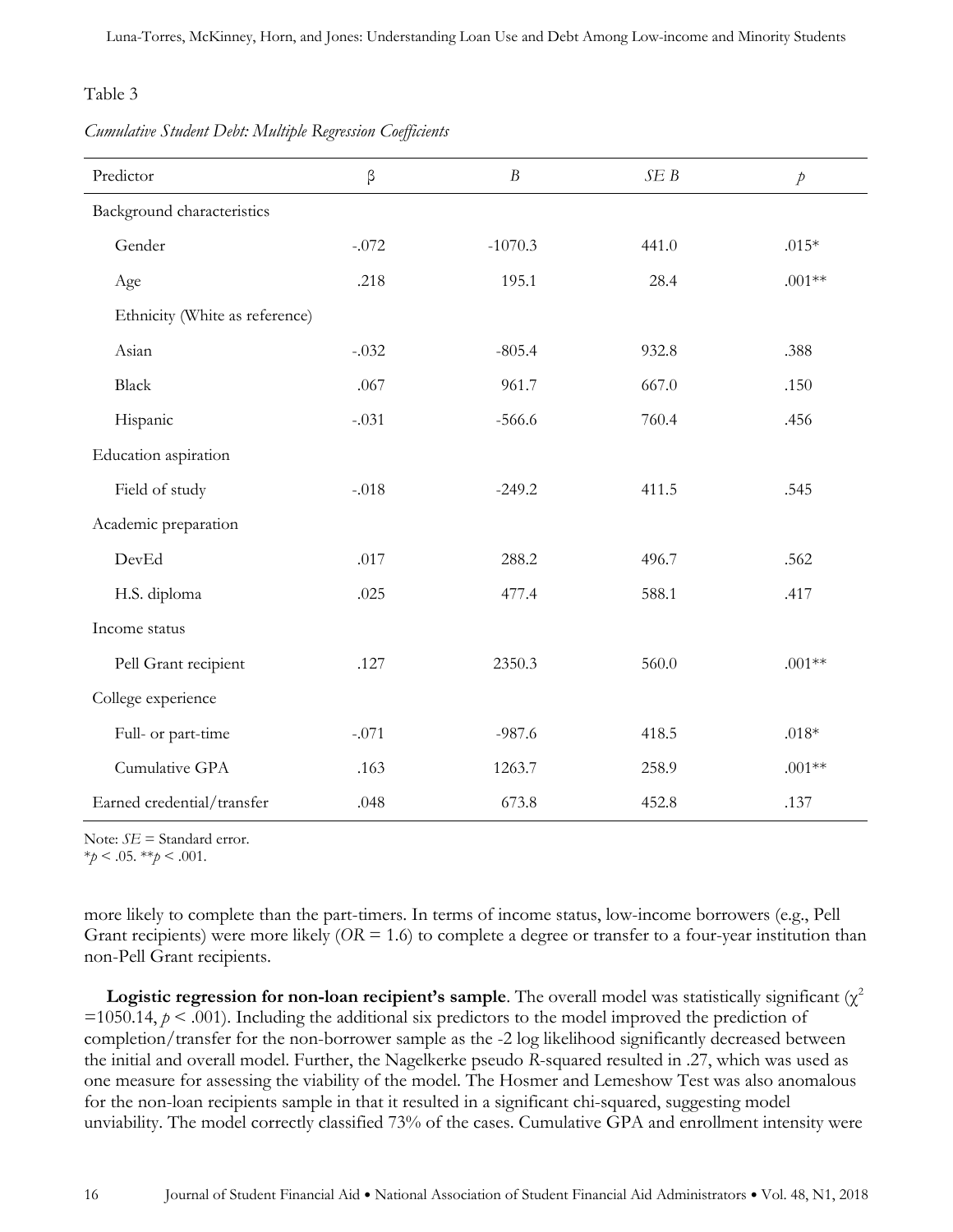#### *Loan Recipients: Logistic Regression Predicting Likelihood of Completion or Transfer to Four-year University*

| Predictor                      | $\boldsymbol{B}$ | Wald $\chi^2$ | $\dot{p}$ | Odds ratio |
|--------------------------------|------------------|---------------|-----------|------------|
| Background characteristics     |                  |               |           |            |
| Gender                         | .07              | .23           | .633      | 1.08       |
| Age                            | $-.02$           | 4.08          | $.044*$   | .98        |
| Ethnicity (White as reference) |                  |               |           |            |
| Asian                          | $-1.06$          | 10.68         | $.001**$  | .35        |
| Black                          | $-.54$           | 5.51          | $.019*$   | .58        |
| Hispanic                       | $-.50$           | 3.84          | $.050*$   | .61        |
| Education aspiration           |                  |               |           |            |
| Field of study                 | .25              | 2.98          | .084      | 1.29       |
| Academic preparation           |                  |               |           |            |
| DevEd                          | $-.54$           | 10.14         | $.001**$  | .58        |
| H.S. diploma                   | .49              | 5.56          | $.018*$   | 1.64       |
| Income status                  |                  |               |           |            |
| Pell Grant recipient           | $-.46$           | 5.59          | $.018*$   | .63        |
| College experience             |                  |               |           |            |
| Full- or part-time             | $-.53$           | 13.98         | $.001**$  | .59        |
| Cumulative GPA                 | 1.11             | 116.55        | $.000**$  | 3.03       |

\**p* ≤ .05. \*\**p* ≤ .001*.*

among the strongest predictors. For every one-point increase in cumulative GPA, the likelihood of completion/transfer was 2.7 times greater. The odds of completion/transfer were lower (*OR* = .56) for students attending part time. Therefore, students taking a full load of 12 or more hours in their first semester were more likely to complete/transfer than the part-time students.

As presented in Table 5, the coefficients of the predictors age, ethnicity, and college readiness, were statistically significant ( $p \leq .001$ ) in predicting the odds of completion/transfer. However, gender, high school credential, major, and Pell Grant recipient were not statistically significant coefficients. Similar to the loan recipients sample, the non-loan recipients sample showed younger students were less likely to graduate than older students. For every one-year increase in age, there was a .07 decrease in the log odds of completion/transfer. Compared to Whites, Blacks (*OR* = .70) and Asians (*OR* = .72) had lower odds, and Hispanics had higher odds (*OR* = 1.32) of completion/transfer.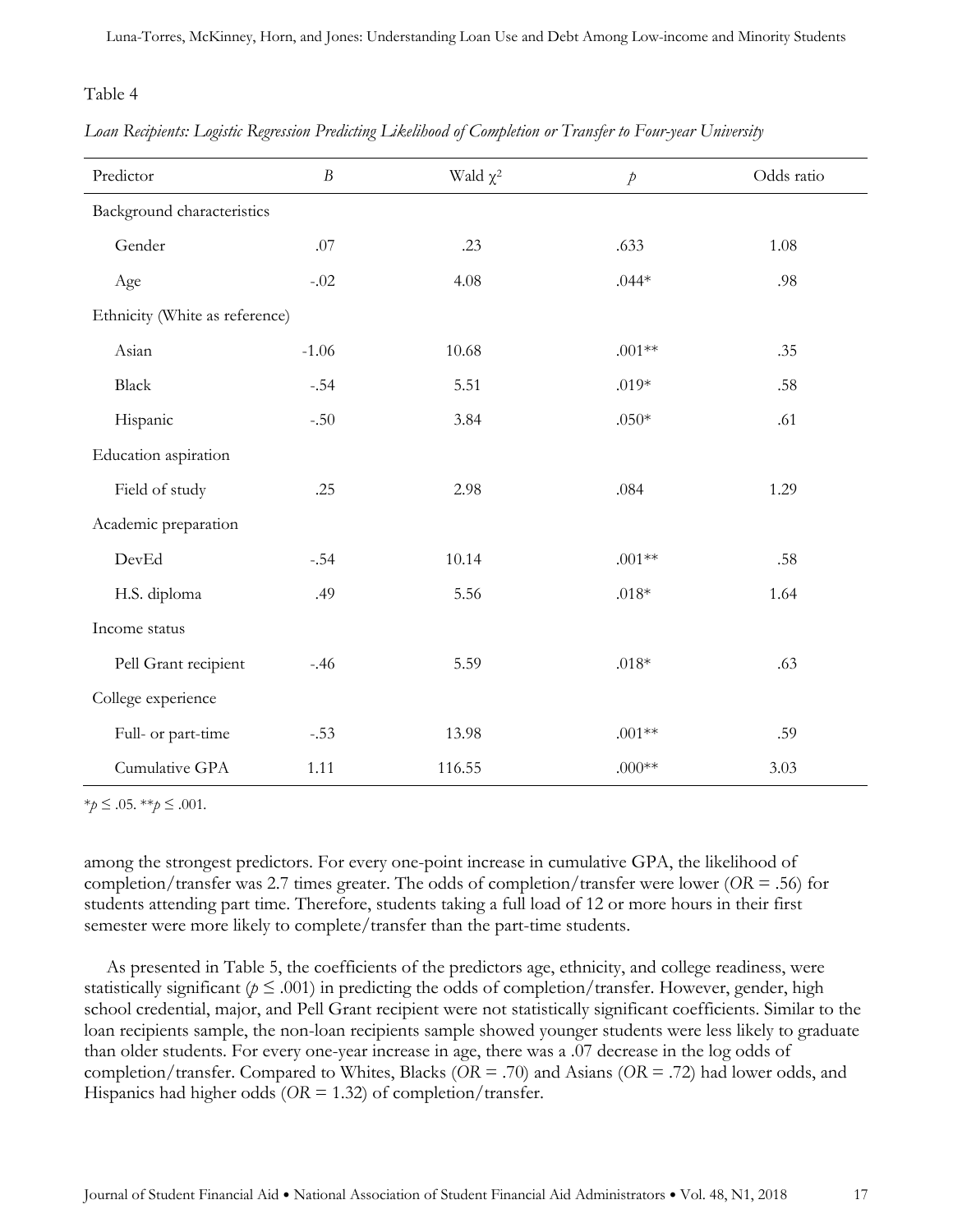#### *Non-loan Recipients: Logistic Regression Predicting Likelihood of Completion or Transfer to Four-year University*

| Predictor                      | $\boldsymbol{B}$ | Wald $\chi^2$ | $\dot{p}$ | Odds ratio |
|--------------------------------|------------------|---------------|-----------|------------|
| Background characteristics     |                  |               |           |            |
| Gender                         | .12              | 2.86          | .091      | 1.13       |
| Age                            | $-.07$           | 125.78        | $.001**$  | .94        |
| Ethnicity (White as reference) |                  |               |           |            |
| Asian                          | $-.32$           | 7.39          | $.007*$   | .72        |
| Black                          | $-.36$           | 11.15         | $.001**$  | .70        |
| Hispanic                       | .28              | 8.36          | $.004*$   | 1.32       |
| Education aspiration           |                  |               |           |            |
| Field of study                 | $-.02$           | .11           | .746      | .98        |
| Academic preparation           |                  |               |           |            |
| DevEd                          | $-.32$           | 16.65         | $.001**$  | .73        |
| H.S. diploma                   | .18              | 1.83          | .177      | 1.20       |
| Income status                  |                  |               |           |            |
| Pell Grant recipient           | .02              | $.10\,$       | $.747*$   | 1.02       |
| College experience             |                  |               |           |            |
| Full- or part-time             | $-.58$           | 69.55         | $.000**$  | .56        |
| Cumulative GPA                 | .99              | 531.23        | $.001**$  | 2.69       |

\**p* ≤ .01. \*\**p* ≤ .001.

Regarding academic preparation, students who had been referred to developmental courses were less likely (*OR* = .73) to complete than developmental education students. Unlike the loan-recipients sample, high school diploma did not have a significant effect on the likelihood of completion.

In summary, results show the relationship between the independent variables relating to ethnicity, precollege preparation, education aspiration, and enrollment outcomes was not statistically significant in predicting cumulative debt amount. However, the variables pertaining to college experience (e.g., GPA and full or part-time enrollment), background characteristics (e.g., age) and income status (e.g., Pell Grant recipients) had the strongest effect on students' cumulative debt amount. In terms of the effects of the predictor variables on completion/transfer, both loan recipients and non-loan recipients with higher GPAs showed a higher likelihood of completing a credential or transferring to a four-year university. Pell Grant receipt was only significant for the loan recipients and showed no effect on the likelihood of completion for non-loan recipients. Ethnicity played a significant role in the likelihood of completion for both subsamples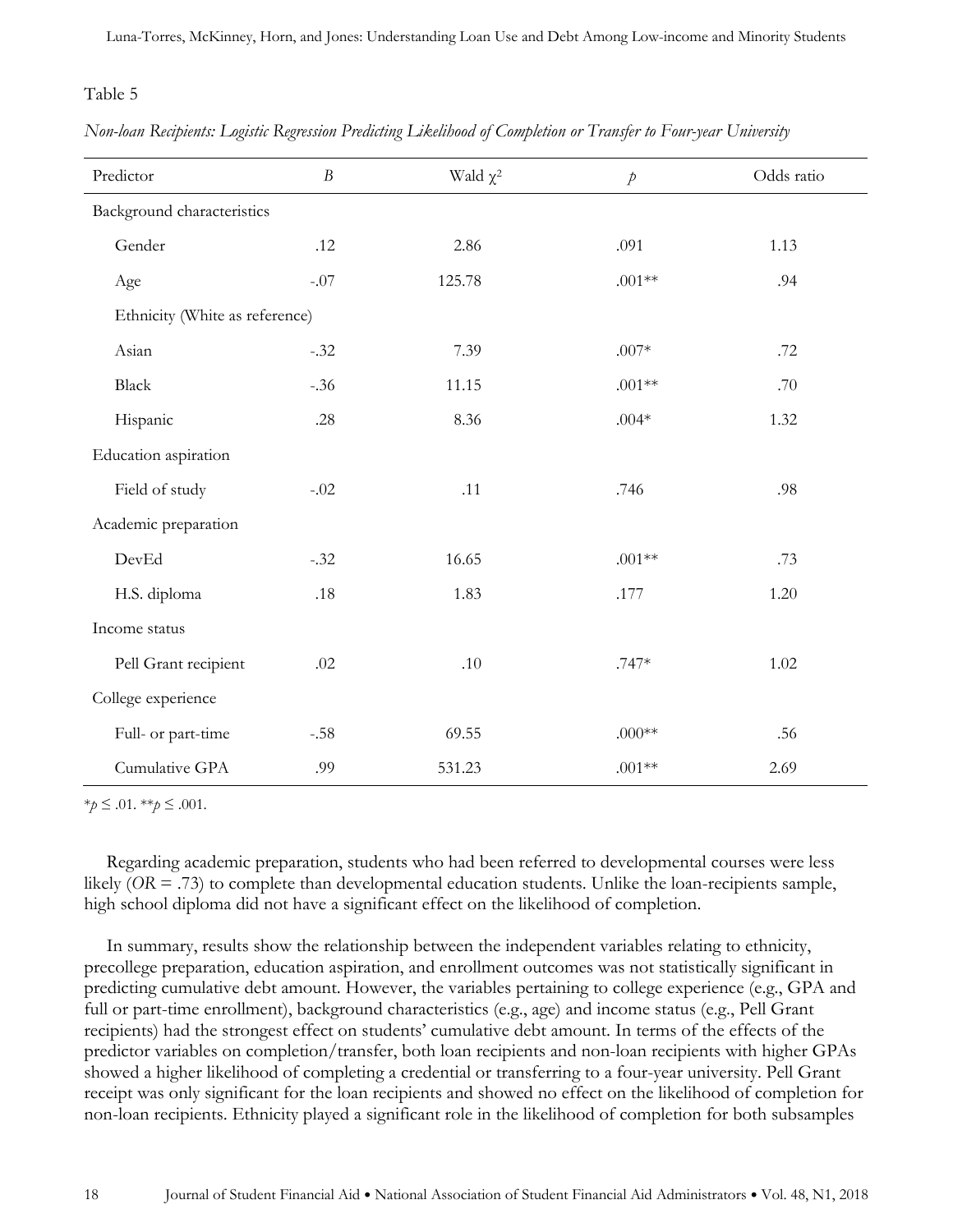as well. Whites had the highest odds of completion/transfer among loan recipients. However, among nonloan recipients, the completion/transfer odds for Hispanics exceeded that of Whites.

## **Discussion**

Results from this study provide insight into the profile of students who are borrowing to attend community college. As suggested by Chen, parceling out background characteristics, pre-college preparation, financial factors, and college experience revealed unique differences between the subsamples. These differences made significant contributions to enrollment outcomes as well as cumulative debt incurred by students at MCC. Overall, students taking on debt in this large community college system are primarily students who are female, Black, and over the age of 20. These results are consistent with previous findings (Campbell & Hillman, 2015; Goldrick-Rab, Kelchen, & Houle, 2014) showing similar patterns in borrowers' ethnicity, age, and gender.

This study sheds some light on student borrowers' enrollment outcomes. The literature suggests that for fear of cohort default rate sanctions, community colleges have reconsidered their participation in the federal student loan program and some have even opted to cease offering federal student loans (TICAS, 2014a). However, this study points to significant differences in attainment between borrowers and non-borrowers. A greater proportion of loan recipients earned a credential or transferred to a four-year institution when compared to non-borrowers. While a seemingly insightful finding, this study does not account for selfselection bias. Therefore, enrollment outcomes could also be due to a borrower's unobserved characteristics or predispositions (e.g., student loan aversion), which are not accounted for in this study.

Nonetheless, this study's results counter institutional decisions to cease participation in the federal student loan program, as a greater proportion of borrowers benefitted from student loans by earning a credential. Furthermore, literature shows (Barnett, 2011; Gladieux & Perna, 2005; Nguyen, 2012) that completion reduces chances of defaulting. Thus, the results of this study can serve to prompt institutions to examine the enrollment outcomes of their student borrowers when making decisions about whether to participate in the federal student loan program.

#### **Effects of Ethnicity and Income Status on Cumulative Debt Amount**

In terms of cumulative debt, results show that background characteristics and income status do influence the amount of debt students incur. Higher debt amounts are associated with being female, older, and starting out as a part-time student. The finding that older students have higher loan amounts aligns with Campbell and Hillman's (2015) findings that independent students (e.g., over the age of 23) accumulate larger debt amounts. This study also reveals a strong relationship between being a low-income, highachieving student and having a higher cumulative debt amount. These results could be attributed to the notion of "under matching," where high-achieving, low-income students forgo attending more elite institutions for fear of not being able to afford the higher sticker price (Bowen, Chingos, & McPherson, 2009; Sherwin, 2012).

The influence of ethnicity on cumulative debt amount was not significant in this study. While the relationship was nonsignificant, the results do align with existing literature showing that, compared to Whites, Blacks borrow at higher levels (Goldrick-Rab, Kelchen, & Houle, 2014; Grinstein-Weiss et al., 2016), and Hispanics borrow lesser amounts (Cunningham & Santiago, 2008). Nonsignificant results in this study could be attributed to the fact that this study does not control for income status within ethnic groups, thus potentially masking ethnic differences in indebtedness levels. Recent literature has revealed that wealth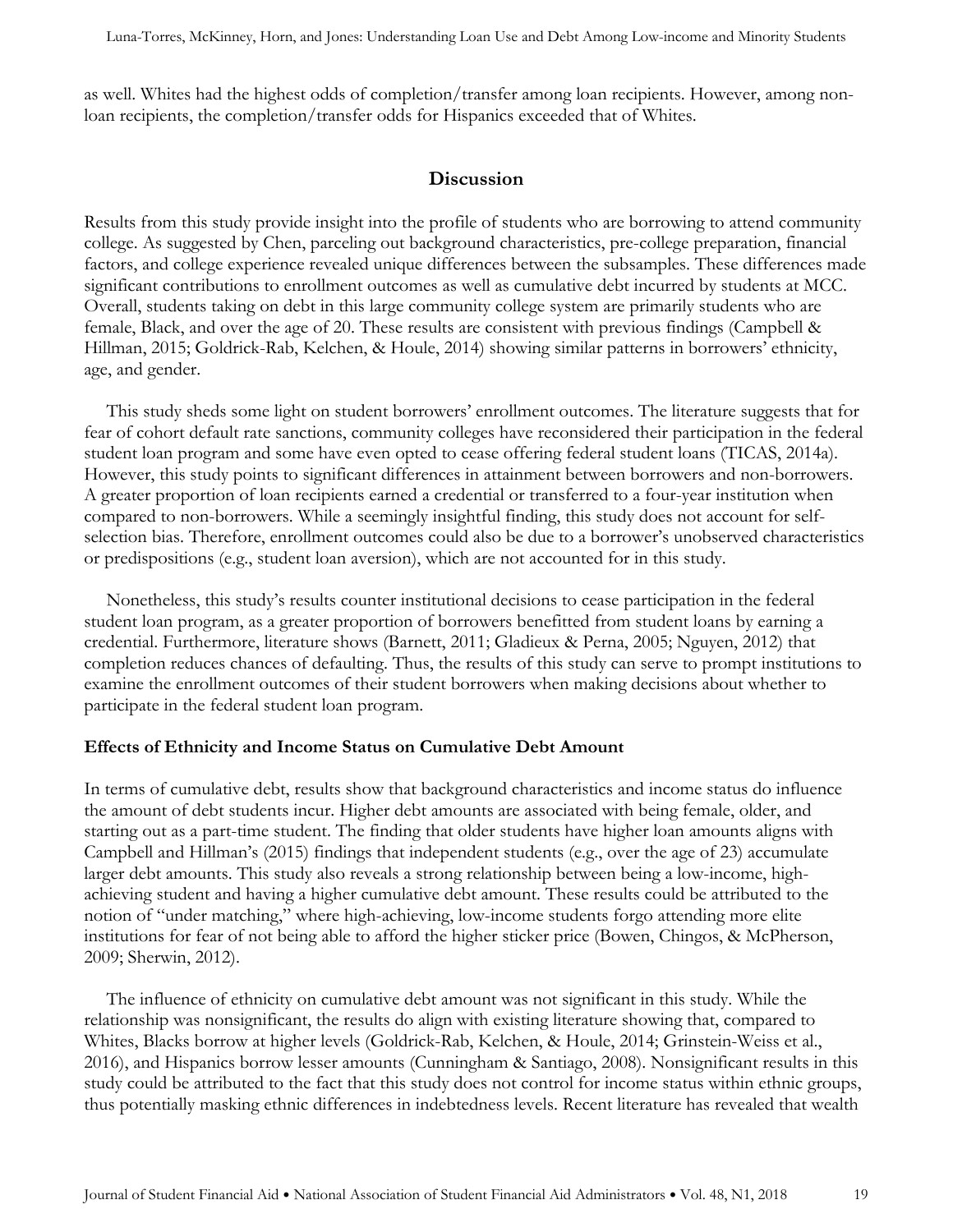and income within ethnic groups plays a role in indebtedness levels across ethnic groups (Grinstein-Weiss et al., 2016).

#### **Effects of Ethnicity, Income Status, and Academic Preparation on Enrollment Outcomes**

The average debt amount for all borrowers in this study is about \$7,496, which is a relatively low amount. This amount is below the average indebtedness level for the community college sector. However, lower loan amounts have been associated with lower persistence rates (Cofers & Somers, 2001) and consequently a higher predisposition to default (Campbell & Hillman, 2015). On the other hand, results for the differences in indebtedness levels between enrollment outcomes of borrowers (completers = \$8,745 versus noncompleters = \$6,988) seem promising considering that completers have the higher debt amounts and are more likely to pay off these larger amounts. However, the lower debt amounts incurred by the noncompleters can be troublesome considering the strong relationship between low debt amounts and default (Campbell & Hillman, 2015). Also, the results are consistent with prior research findings (Cofers & Somers, 2001; McKinney & Burridge, 2015) suggesting that higher debt amounts are associated with higher persistence rates and lower amounts are associated with lower persistence rates. Researchers (Cofers & Somers, 2001) propose that lower debt amounts are often a result of the brief enrollment of noncompleters. Thus, the default on these small amounts is more a function of non-completion rather than the low debt amount.

While ethnicity did not significantly influence cumulative debt amount in this study, ethnicity did account for significant differences in the likelihood of completion/transfer for both loan users and non-loan users. Among borrowers, all three ethnic groups—Asians, Hispanics, and Blacks—were less likely to earn a credential or transfer to a four-year institution than Whites. Overall trends show the largest increases in completion of a degree or credential has occurred among students of color (Mullin, 2011). However, despite these promising trends, the attainment gap between students of color and Whites has not closed, according to the results of our study, suggesting that this remains a struggle.

Furthermore, the results vary when examining the effects of ethnicity among those who did not borrow. Asians and Blacks continue to have a lower likelihood of completion or transfer than Whites. However, when comparing the likelihood of completion/transfer between Hispanics and Whites, Hispanics were more likely to complete a credential or transfer to a four-year institution within the six-year timeframe of this study. While equity attainment gaps persist, our results align with trends that suggest the largest increases in completion of a degree or credential has occurred particularly among Hispanics as compared to Whites (Mullin, 2011). While the results are promising for reducing equity attainment gaps, Hispanics account for the largest proportion among completers of credentials below a bachelor's degree.

In regard to income status, this study supports the belief that borrowing can promote college access and completion for low-income students and allow them to realize the benefits of their financial investment. Pell Grant recipients who borrowed were slightly more likely to complete a credential or transfer to a four-year institution when compared to moderate- to higher-income students. These findings are congruent with previous results by Mendoza, Mendez, and Malcolm (2009), whose analysis also accounted for income differences among community college students and found those differences to have varying effects on a student's persistence.

On the other hand, the present study points to the imperative for low-income students to apply for financial aid. However, the literature suggests that many low-income students do not apply for financial aid, and not completing the FAFSA® reduces their odds of persistence (McKinney & Novak, 2015). Thus, students' prospects for degree completion at MCC are unfavorable, considering that loan recipients at this community college are primarily low-income students, who rely on all major sources of financial aid more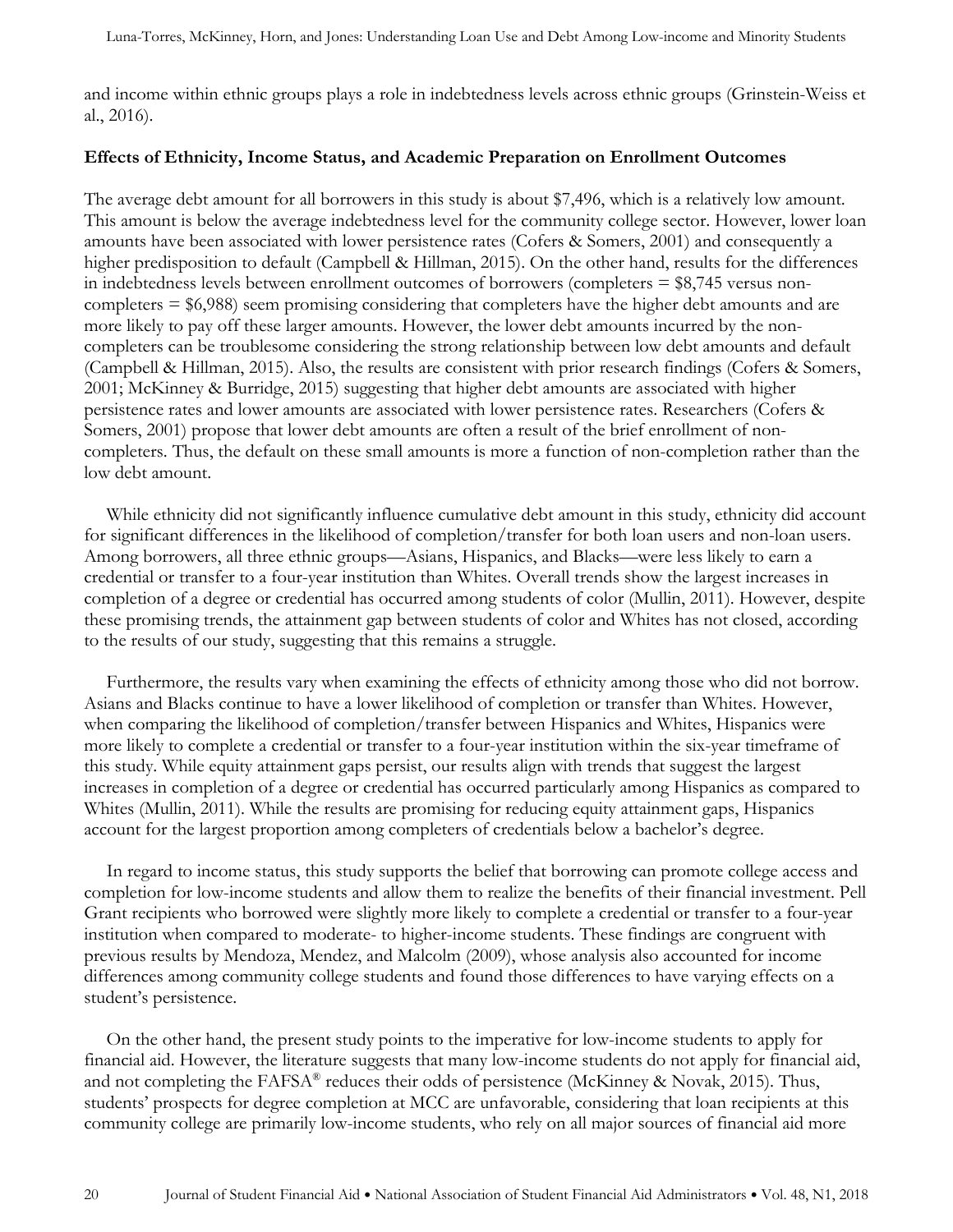than their non-loan-recipient counterparts. Specifically, Pell Grant recipients comprised the greatest proportion of borrowers. Also, greater proportions of borrowers versus non-borrowers received grant aid (other than Pell) and work-study.

When examining the academic preparation of borrowers versus non-borrowers, this study confirms previous findings (Bailey, 2008; Fernandez, Barone, & Klepfer, 2014) regarding the vulnerability of loan use among students requiring developmental coursework. We found that students borrowing at this community college lack academic preparation and therefore are at risk of not completing a credential. The majority (77%) of borrowers required developmental education. Also, a greater proportion of borrowers versus nonborrowers entered college without having earned a high school diploma. These findings align with data trends showing that more than 50% of students entering community college require remedial coursework (Complete College America, 2012).

The prospects for the 77% of developmental education students in this study are not good considering existing research showing both developmental education students and college-ready students are borrowing at similar levels (Fernandez, Barone, & Klepfer, 2014); yet each is predisposed to different enrollment outcomes. The odds of completion/transfer were greatest for MCC students who were college-ready and had completed a high school diploma, versus students who had taken developmental coursework and earned a GED/other. A recent study, which also included a sample of students from a large community college system in Texas, found that borrowing did not significantly improve the likelihood of persistence or completion for developmental education students (McKinney, Novak & Hagedorn, 2016). As suggested by the literature, (Dynarski, 1994; Gladieux & Perna, 2005; Knapp & Seaks, 1990; Meyer, 1998; Nguyen, 2012), the troubling matter with these results is that completion is strongly associated with repayment success. Therefore, reduced chances of completion for academically underprepared students could place them on a pathway toward default.

#### **Limitations**

While the findings presented in this study offer key insights into community college students and their enrollment outcomes, there are limitations to these findings. This study examined the enrollment outcomes of first-time college students over a period of six years. A large portion of students who enter the community college intend to transfer to a four-year institution to obtain a bachelor's degree. For purposes of this study, MCC students who transfer out and those who complete a credential at the community college are treated equally. Whether students who transferred out eventually completed a bachelor's degree is not certain. The results for the attainment variable could present an overestimation of degree completion.

Also, the analysis on the cumulative level of federal debt may present several limitations. The present study covers a timeframe of six years after initial enrollment. Results from this analysis should be interpreted in the context of this period. Cumulative federal loan amount does not account for those students taking more than six years to complete a degree or those dropping out after the sixth year. Also, the cumulative debt of students transferring to a four-year university cannot be accounted for in this study.

Another limitation to the analysis is the impact that timing of borrowing can have on enrollment outcome and cumulative debt levels. As suggested by Dowd (2008), student decisions to borrow are relevant to circumstances occurring in a given time (e.g., semester or year). Therefore, results from this study should be interpreted cautiously, as loan recipients in the present sample represent students taking a loan at any time during the six-year timeframe of the study.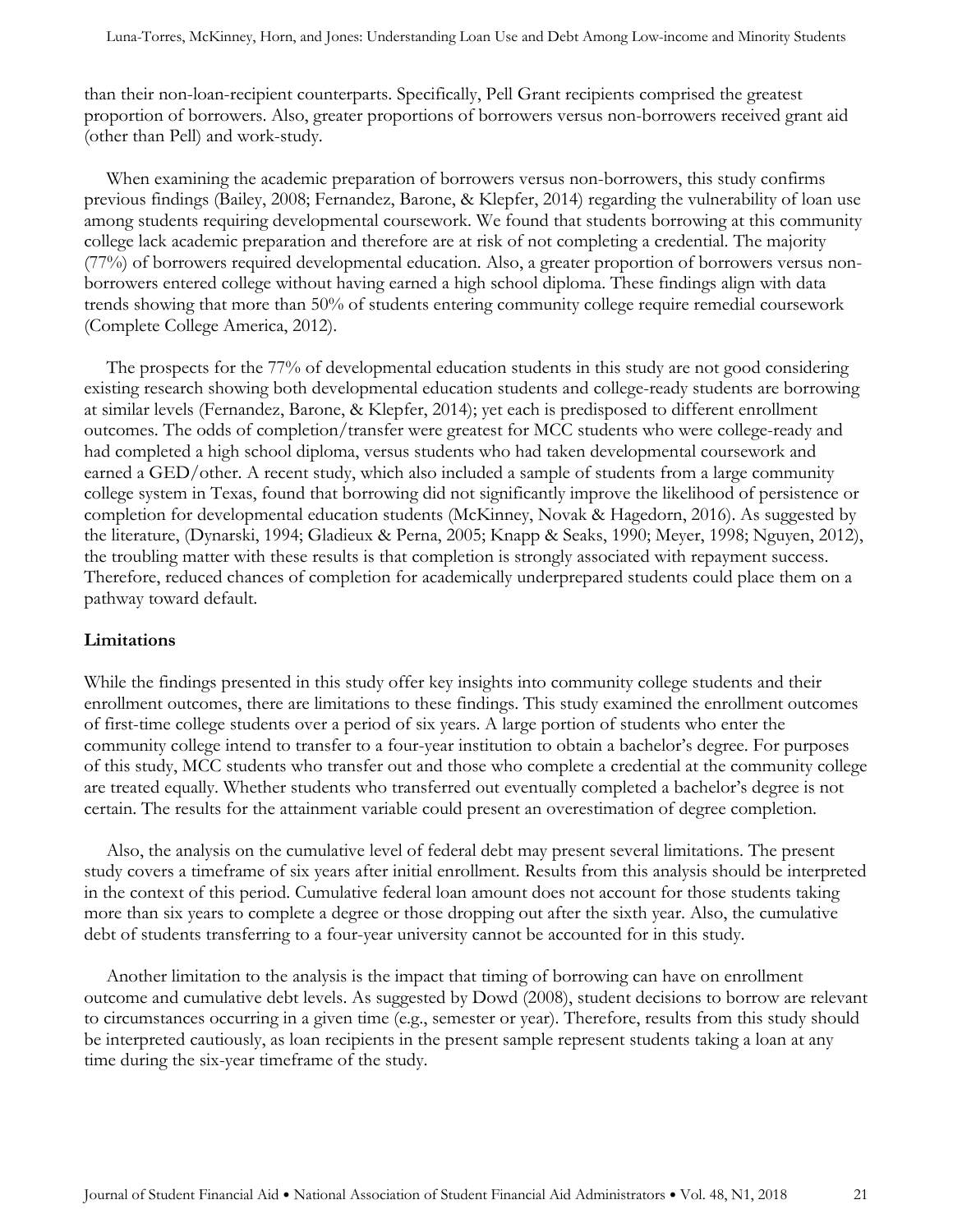## **Implications for Policy and Practice**

Findings from this study can be instructive for both practitioners and policymakers. From a practitioner's standpoint, it can be extremely helpful to institutional strategic planning to understand the background characteristics, pre-college preparation, and academic outcomes of the institution's most vulnerable student population. Knowing the factors that differentiate loan recipients who drop-out from those who complete a degree can help practitioners design appropriate and timely loan and academic counseling interventions. Such targeted interventions can be more cost-efficient and capacity-feasible in today's higher education environment of scarce resources.

Additionally, this study can provide insights when developing customized student debt plans that align with academic degree plans. For instance, in collaboration with both an academic and financial aid advisor, students can map out the loan amount needed per semester in their program of study depending on their course load and enrollment intensity. Individualized plans would also allow borrowing decisions to be based on academic preparation and progress. This customized plan would allow developmental education students, in particular, to make conscious decisions about appropriate borrowing amounts by taking into consideration their prospects for academic progress and expected completion date. Debt tolerances across racial/ethnic groups (Cunningham & Santiago, 2008) could be used to contextualize conversations with students regarding the flexibility of the loan amounts offered in their award letters. Oftentimes, loan-averse students choose not to borrow at all because they are unaware that they can take a loan amount that is lower than what appears on their award letter (McKinney et al., 2015).

Building on the student debt plan, career centers on campus could assist in adding a repayment component that projects monthly loan payments based on a student's loan balance and expected earnings for their program of study. By reviewing the student debt plan on an annual basis, such a tool would not only help students evaluate the value of their degree (Carnevale, Strohl, & Melton, 2011), but also help them be more intentional with loan amounts taken. This annual review process would be especially beneficial at times when students change from majors with higher expected earnings to lower paying majors. Building debt awareness in the context of academic progress and expected earnings can help students build a healthy debt-to-income ratio that can later afford them the opportunity to own a home and enjoy other benefits of financial well-being (Dynarski, 2016).

Additionally, from a policymaking perspective, results from this study and previous studies on community colleges can help build the case for reconsidering current federal loan counseling requirements in light of the academic vulnerability present among community college student borrowers. While students are required to fulfill loan counseling requirements prior to receiving their first federal loan, currently institutions cannot make it mandatory for students to attend loan counseling sessions as a condition of borrowing beyond their initial loan. Increasing the frequency of counseling would allow for information to be delivered in shorter doses. This would, in turn, help relieve students from feeling overwhelmed with the current densely packed, one-time loan counseling sessions (Fernandez, Fletcher, Klepfer & Webster, 2015). On the other hand, institutions would have more flexibility to align loan counseling concepts to the particular phase in college when the information is most relevant to the student (e.g., teaching students to calculate interest accrued on their loans when they are considering dropping below half-time vs. prior to obtaining the loan). Finally, institutions would have better leverage over students who enroll on a noncontinuous basis by requiring them to complete counseling every time they reenroll.

The present study uncovers significant relationships between debt incurred, and borrower characteristics and enrollment outcomes. This study points to gender as a major factor in cumulative debt amount incurred. This finding warrants further research about the specific role that gender plays in cumulative debt amount, particularly with regard to individual ethnic groups. A qualitative study could help reveal reasons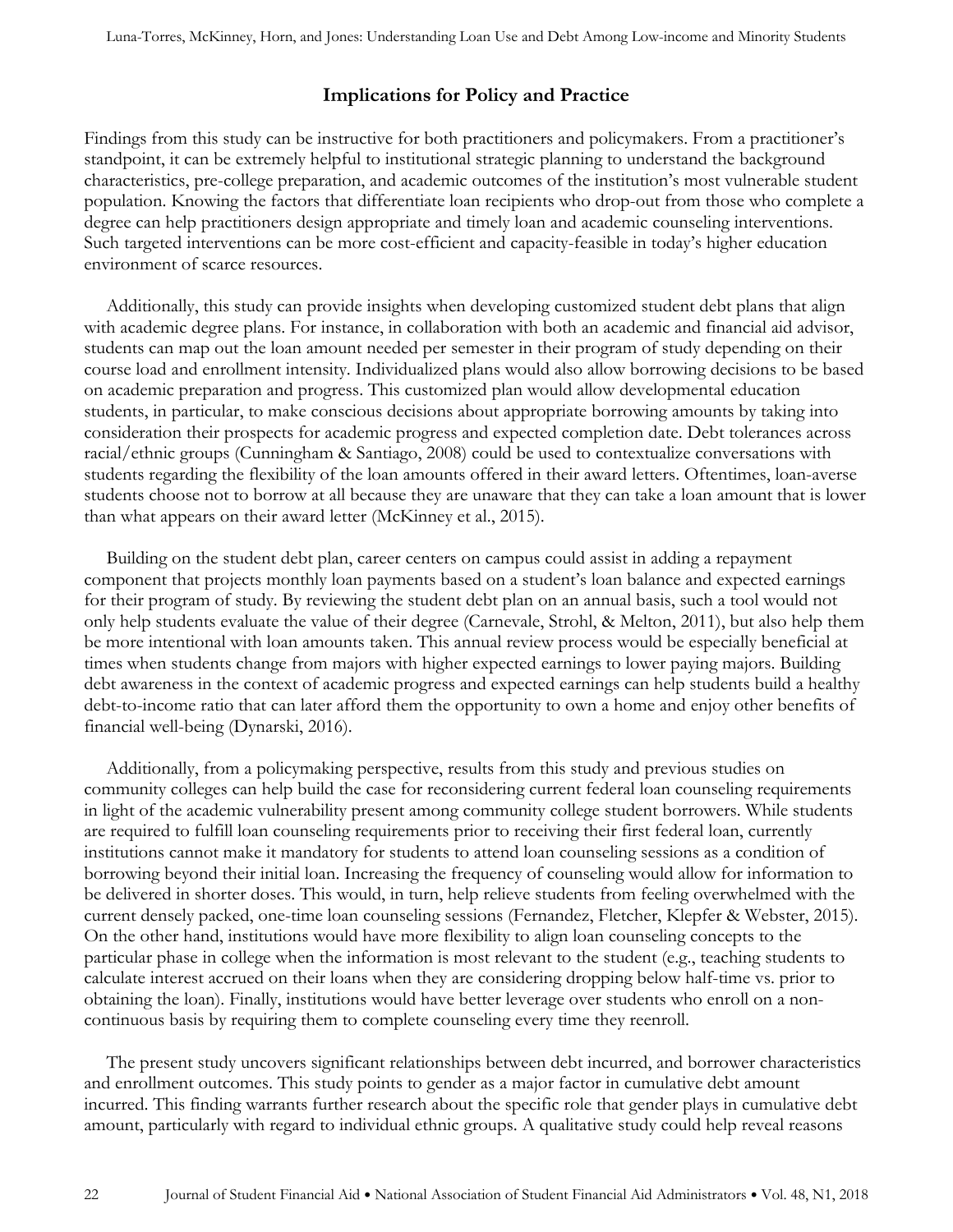males might be less inclined to borrow than females and whether those differences are sustained across ethnic groups. Additionally, to further delve into loan use among Pell Grant recipients, a study that examines the relationship between institutional policies (e.g., financial aid packaging, financial literacy, increased frequency of loan counseling) and students' borrowing patterns could provide further insight into the effects of loan use among low-income students.

#### **Conclusion**

Enrolling at a community college with the intention to complete a degree or transfer to a four-year university is a path that can lead to an improved quality of life for low-income students. According to the College Board (2014), the 2011 poverty rate was 8% for all associate degree recipients and 11% for bachelor's degree recipients, whereas higher poverty rates (e.g., 42%) were found among individuals with no college degree. The premise of enrolling in community college to achieve upward mobility can certainly motivate students to take on additional academic responsibilities and even possibly influence their decision to borrow. The growing use of student loans among community college students is a rising concern, considering that community college students are especially susceptible to not completing a degree. Many community college students arrive on campus with deficient academic preparation and in dire financial need. This places them at risk of deeper financial distress after going to college, which is contrary to their expectations. As findings from this study suggest, community college borrowers are among the lowest income students attending higher education. Therefore, rather than denying them access to student loans, adopting strategies to help these vulnerable students avoid default and progress academically in a timely manner would improve their opportunities for realizing upward social mobility. As the nation contemplates alternatives, such as free community college, to alleviate growing concerns about college access and affordability, it is imperative that advocates look beyond tuition costs and explore the unique circumstances present in this sector's diverse student population.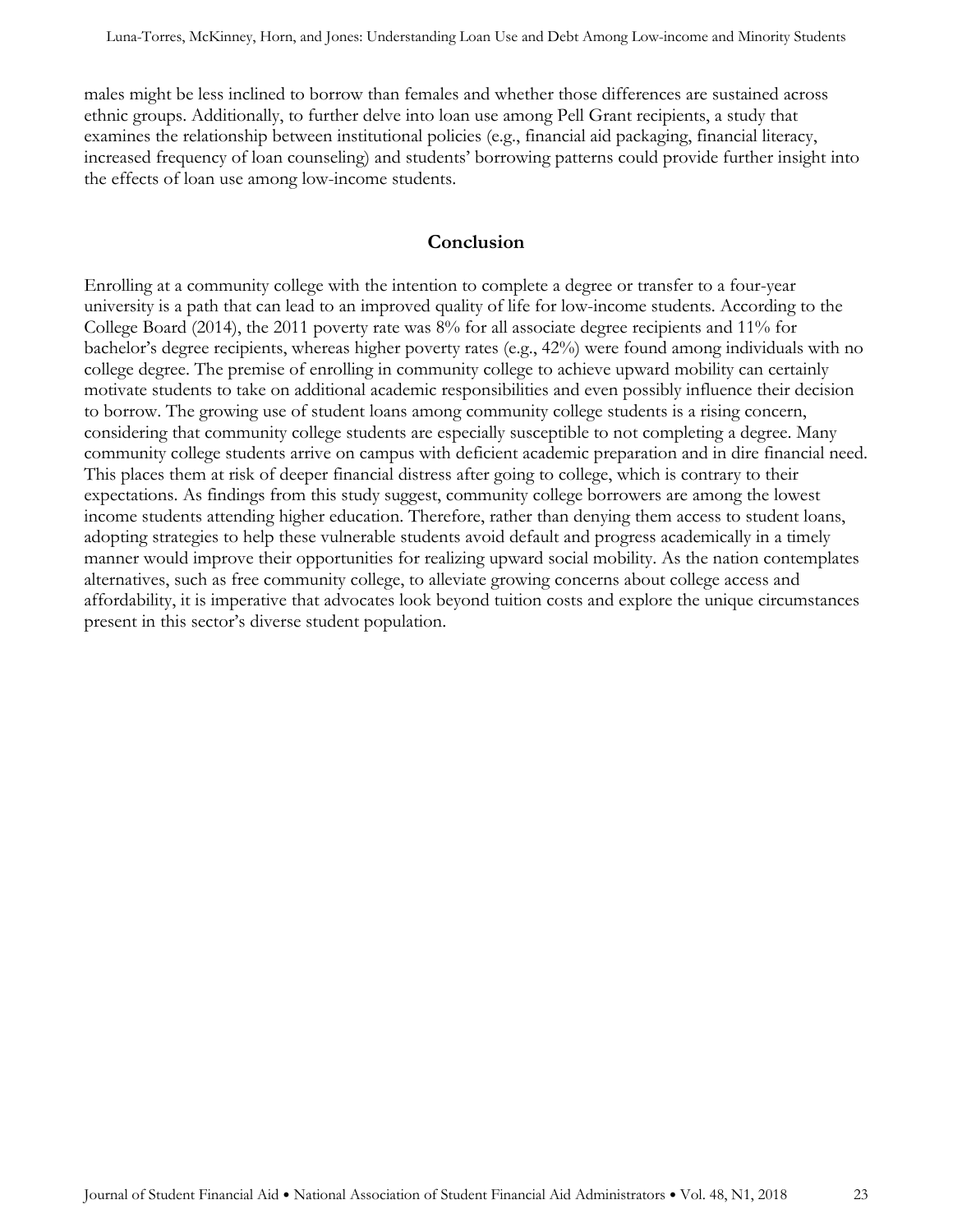#### **Nexus: Connecting Research to Practice**

Understanding the background characteristics, pre-college preparation, and academic outcomes of community students can help practitioners and policymakers design appropriate and timely loan and academic counseling interventions that support enrollment, persistence, and program completion. A few policy and practice recommendations derived from this study's findings include the following:

- **Practitioners can design more effective, targeted, and timely loan and academic advising interventions**. Student services and advising support designed specifically for borrowers vulnerable to dropping out can strengthen persistence and thus improve chances for loan repayment (Gladieux & Perna, 2005; Nguyen, 2012). Also, knowing the differences in characteristics and conditions among loan recipients who drop out versus completers can help create more effective, costefficient, and capacity-feasible interventions.
- **Practitioners can develop customized student debt plans that align with degree plans and academic progress.** In consultation with both academic and financial aid advisors, students can identify the appropriate loan amounts needed per semester for the extent of their college years. Considering program of study, semester course load, and enrollment intensity would help students make more holistic borrowing decisions. For instance, developmental education students would be able to make conscious decisions about appropriate borrowing amounts by taking into consideration prospects for successful academic progress and completion of their degree.
- **Financial aid advisors can collaborate with career advisors to develop more relevant repayment information.** A debt plan that accounts for expected earnings upon program completion can inform current borrowers' decisions about appropriate debt levels and help them build a healthy debt-to-income ratio that will not preclude opportunities like future home ownership (Dynarski, 2016). Reviewing debt plans with students on an annual basis could help them reevaluate the value of their degree (Carnevale, Strohl, & Melton, 2011), and become more intentional with subsequent borrowing decisions, especially if they change majors.
- **Practitioners should consider contextualizing conversations regarding loan award offers for students with varying debt tolerances across racial/ethnic groups** (Cunningham & Santiago, 2008). These conversations would give students an opportunity to learn about the flexibility of the student loan amount they are offered in their award letter. Oftentimes, loan-averse students choose not to borrow at all because they are unaware that they can take a loan amount that is lower than what appears on their award letter (McKinney et al., 2015).
- **Policymakers and practitioners should consider advocating for regulatory changes to allow for increasing the frequency of student loan counseling.**  Beyond required initial loan counseling, institutions currently cannot require that students attend loan counseling sessions as a condition of borrowing. Allowing institutions flexibility in the delivery of loan counseling could relieve students from feeling overwhelmed with the current densely packed, one-time loan counseling sessions (Fernandez, Fletcher, Klepfer & Webster, 2015). It would also give institutions more flexibility to align counseling on specific loan concepts to times when they are most relevant to the student's circumstances, such as when they drop below half time or reenroll after an absence.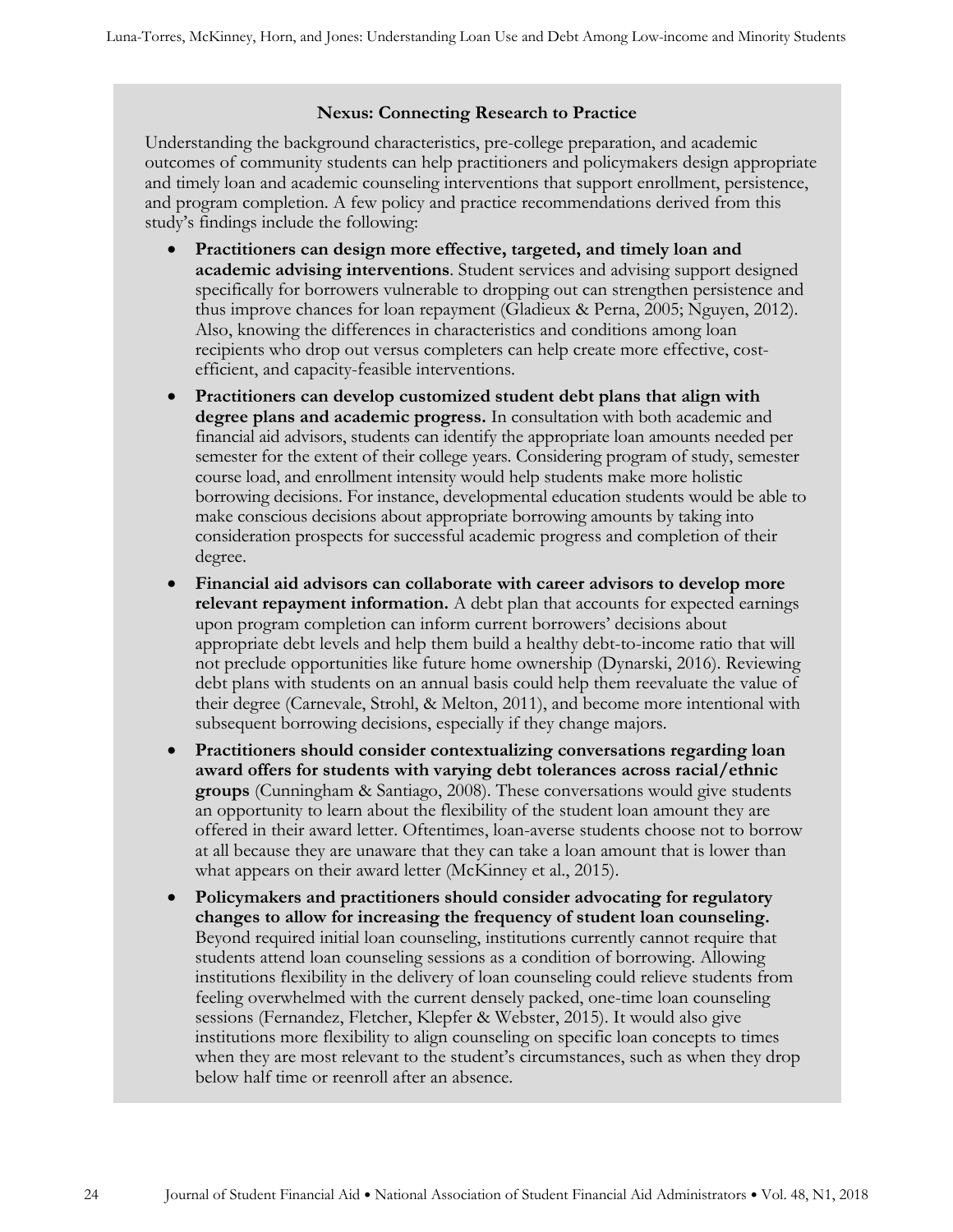## **References**

- Bailey, T. (2008). *Challenge and opportunity: Rethinking the role and function of developmental education in community colleges*. Retrieved from http://ccrc.tc.columbia.edu/media/k2/attachments/challenge-andopportunity.pdf
- Barnett, E. A. (2011). Validation experiences and persistence among community college students. *Review of Higher Education*, *34*(2), 193–230.
- Bean, J. (1981, April). *The synthesis of a theoretical model of student attrition*. Paper presented at the Annual Meeting of the American Educational Research Association, Los Angeles, CA.
- Bound, J., Lovenheim, M. F., & Turner, S. (2010). Why have college completion rates declined? An analysis of changing student preparation and collegiate resources. *American Economic Journal: Applied Economics*, *2*, 129–157.
- Bowen, W., Chingos, M. M., & McPherson, M. (200). *Crossing the finish line: Completing college at America's public universities.* Retrieved from http://agb.org/trusteeship/2009/novemberdecember/crossing-thefinish-line-completing-college-at-americas-public
- Bryant, A. N. (2001). ERIC Review: Community College Students: Recent Findings and Trends. *Community College Review*, *29*(3), 77.
- Campbell, C., & Hillman, N. (2015). *A closer look at the trillion: borrowing, repayment, and default at Iowa's community colleges*. Association of Community College Trustees. Washington, DC.
- Carnevale, S., Strohl, J., & Melton, M. (2011). *What's it worth? The economic value of college majors.* Retrieved from http://cew.georgetown.edu/whatsitworth/
- Chen, R. (2008). Financial aid and student dropout in higher education: A heterogeneous research approach. In J. C. Smart (Ed.), *Higher education: Handbook of theory and research* (Vol. 23, pp. 209–239). New York: Springer.
- Choy, S. (2002). *U.S. Department of Education, National Center for Education Statistics, nontraditional undergraduates, NCES 2002–12.* Retrieved from https://nces.ed.gov/pubs2002/2002012.pdf
- Cochrane, D., & Szabo-Kubitz, L. (2014). *At what cost? How community colleges that do not offer federal student loans put students at risk.* Retrieved from [http://projectonstudentdebt.org/files/pub/At\\_What\\_Cost.pdf](http://projectonstudentdebt.org/files/pub/At_What_Cost.pdf)
- Cofer, J., & [Somers, P.](http://www.refworks.com.ezproxy.lib.uh.edu/refworks2/default.aspx?r=references|MainLayout::init) (2001). What influences student persistence at two-year colleges? *Community College Review*, *29*(3), 56–76.
- Cofer, J., & Somers, P. (2010). Within-year persistence at two-year colleges. *Community College Journal of Research and Practice*, *24*, 785–807.
- College Board. (2014). *Trends in student aid 2014*, *Cumulative debt of associate degree recipients by sector over time.*  Retrieved from [http://trends.collegeboard.org/student-aid/figures-tables/cumulative-debt](ttp://trends.collegeboard.org/student-aid/figures-tables/cumulative-debt-associate-d)[associate-de](ttp://trends.collegeboard.org/student-aid/figures-tables/cumulative-debt-associate-d)gree-recipients-sector-time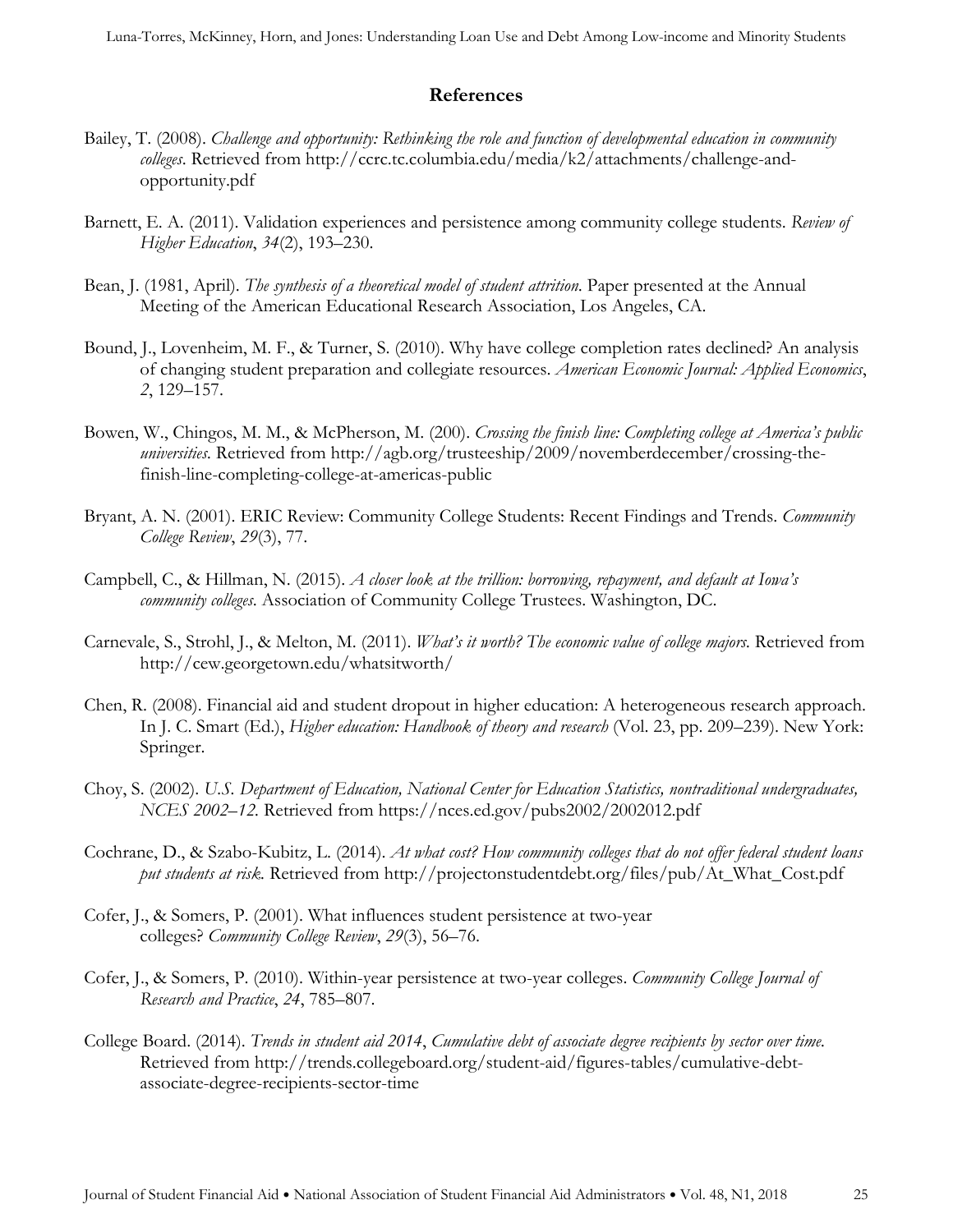Luna-Torres, McKinney, Horn, and Jones: Understanding Loan Use and Debt Among Low-income and Minority Students

- College Board. (2017). *Trends in student aid 2017, Total undergraduate and graduate student aid by source and type in 2016 dollars*. Retrieved from https://trends.collegeboard.org/sites/default/files/2017-trendsstudent-aid\_0.pdf
- Complete College America (2012). *Remediation: Higher education's bridge to nowhere.* Washington, D.C.: Complete College America.
- Creusere, M., Fletcher, C., Klepfer, K., & Norman, P. (2015). State of student aid in Texas. Retrieved from <http://www.tgslc.org/pdf/SOSA.pdf>
- Cunningham, A.F., & Santiago, D.A. (2008, December). *Student aversion to borrowing: Who borrows and who doesn't.* Washington, DC: Institute for Higher Education Policy and Excelencia in Education.
- Douglas-Gabriel, D. (2017, March 13). Student loan defaults are rising faster than you think. *The Washington Post*. Retrieved from https://www.washingtonpost.com/news/gradepoint/wp/2017/03/14/student-loan-defaults-are-rising-faster-than-youthink/?utm\_term=.47405a686331
- Dowd, A. C. (2008). Dynamic interactions and intersubjectivity: Challenges to causal modeling in studies of student debt. *Review of Educational Research*, *78*(2), 232–259.
- Dowd, A. C., & Coury, T. (2006). The effect of loans on the persistence and attainment of community college students. *Research in Higher Education*, *47*(1), 33–62.
- Dynarski, M. (1994). Who defaults on student loans? Findings from the National Postsecondary Student Aid Study. *Economics of Education Review*, *13*(1), 55–68.
- Dynarski, S. (2016). *The dividing line between haves and have-nots in home ownership: Education not student debt.* Retrieved from http://www.brookings.edu/~/media/research/files/reports/2016/05/03-homeownership-dynarski/home-ownership-final2b.pdf
- Federal Reserve Bank of New York. (2017). *Quarterly report on household debt and credit.* Retrieved from https://www.newyorkfed.org/medialibrary/interactives/householdcredit/data/pdf/HHDC\_2017Q 3.pdf
- Fernandez, C., Barone, S., & Klepfer, K. (2014). *Developmental education and student debt: Remediation's uncertain on academic and financial outcomes.* Retrieved from<http://www.tgslc.org/pdf/Developmental->Education-and-Student-Debt.pdf
- Fernandez, C., Fletcher, C., Klepfer, K., & Webster, J. (2015*). A time to every purpose. Understanding and*  improving the borrower experience with online student loan entrance counseling. Retrieved from http://www.tgslc.org/pdf/Time-to-Every-Purpose.pdf
- Gladieux, L., & Perna, L. (2005). *Borrowers who drop out: a neglected aspect of the college student loan trend* (Research Report No. 05-2). Retrieved from [http://www.highereducation.org/reports/reports\\_center\\_2005.shtml](http://www.highereducation.org/reports/reports_center_2005.shtml)
- Goldrick-Rab, S., Kelchen, R., & Houle, J. (2014). T*he color of student debt: Implications of federal loan program reforms for Black students and Historically Black Colleges and Universities.* Retrieved from http://wihopelab.com/publications/Goldrick-Rab%20Kelchen%20Houle%202014.pdf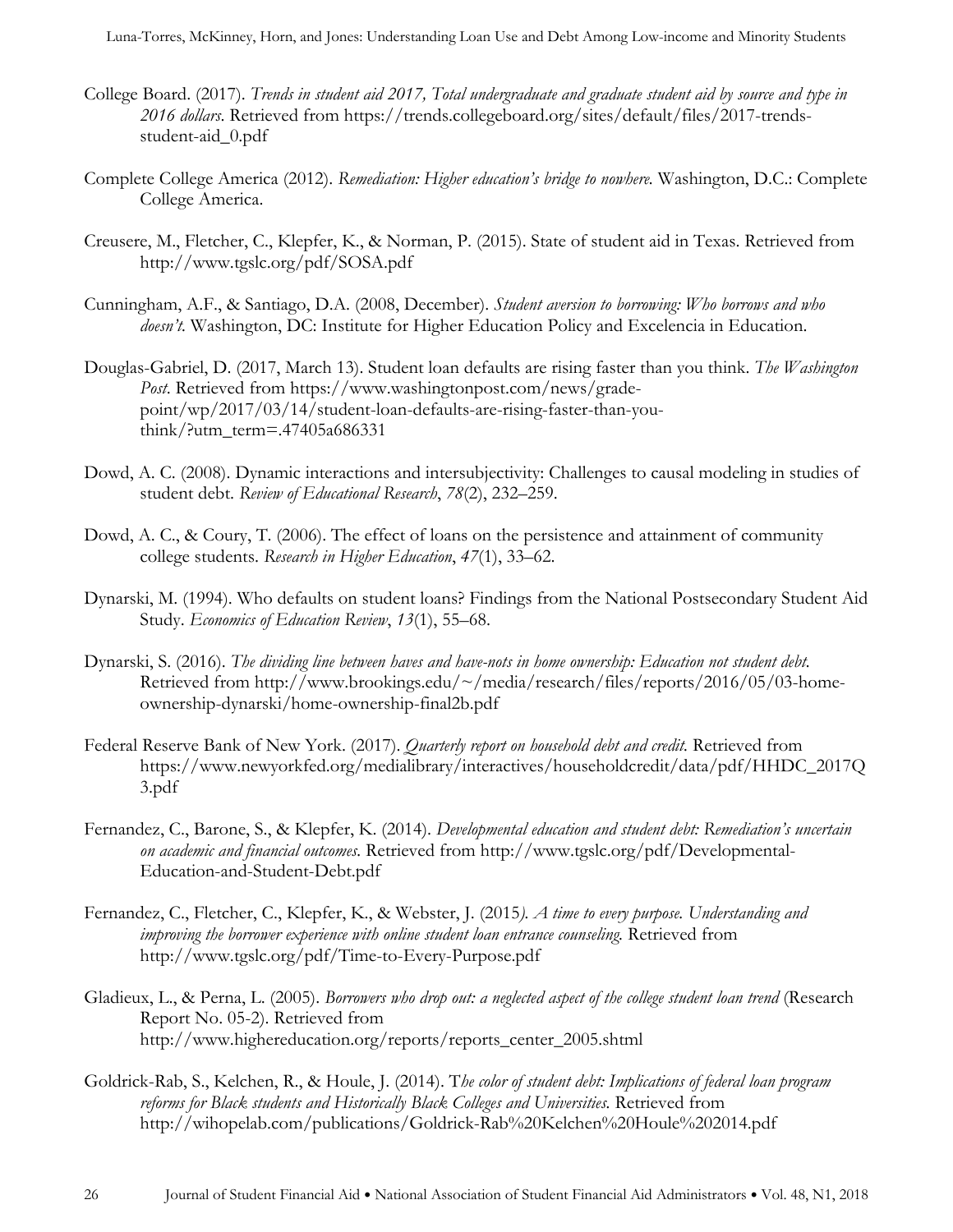- Grinstein-Weiss, M., Perantie, D. C., Taylor, S. H., Guo, S., & Raghavan, R. (2016). Racial disparities in education debt burden among low and moderate-income households. *Children and Youth Services Review, 65*, 166–174.
- King, J. E. (2003). Nontraditional attendance and persistence: The cost of students' choices. *New Directions for Higher Education*, (121), 69–83.
- Knapp, L., & Seaks, T. (1992). An analysis of the probability of default on federally guaranteed student loans. *Review of Economics and Statistics*, *74*(3), 404–411.
- Leinbach, D. T., & Jenkins, D. (2008). *Using longitudinal data to increase community college student success: A guide to measuring milestone and momentum point funding.* Community College Research Center, Columbia University. Working Paper No. 2.
- McKinney, L., & [Burridge,](http://www.refworks.com.ezproxy.lib.uh.edu/refworks2/default.aspx?r=references|MainLayout::init) A. B. (2015). Helping or hindering? The effects of loans on community college student persistence. *Research in Higher Education*, *56*(4): 299–324.
- McKinney, L., Gross, J., & Backscheider, A. B. (2014). How community colleges can help prevent financial hardship among student borrowers. *Community College Journal of Research and Practice. 38*(2-3): 270–274.
- McKinney, M., Mukherjee, M., Wade, J., Shefman, P., & Breed, R. (2015). Community college students' assessments of the costs and benefits of borrowing to finance higher education. *Community College Review*, *43*(4): 329–354.
- McKinney, L., & Novak, H. (2015). FAFSA filing among first-year college students: Who files on time, who doesn't, and why does it matter? *Research in Higher Education*, *56*(1), 1–28.
- McKinney, L., Novak, H., & Hagedorn, L. (2016). *Borrowing among academically underprepared students: Facilitating success or perpetuating inequity at community colleges*. Retrieved from http://www.greatertexasfoundation.org/wp-content/uploads/2016/05/WP\_McKinney-Final.pdf
- Mendoza, P., Mendez, J. P., & Malcolm, Z. (2009). Financial aid and persistence in community colleges: Assessing the effectiveness of federal and state financial aid programs in Oklahoma. *Community College Review*, *37*(2): 112–135.
- Meyer, D. (1998). Predicting which borrowers are most likely to default. In J. Webster (Ed.), Student loan defaults in Texas: Yesterday, today, and tomorrow (pp. 16–28). Austin, TX: TG.
- Meyers, L. S., Gamst, G., & Guarino, A. J. (2013). *Applied multivariate research: Design and interpretation*. Thousand Oaks, CA: Sage Publications Ltd.
- Mullin, C. (2011). *The road ahead: A look at trends in the educational attainment of community college students.* Retrieved from http://www.aacc.nche.edu/Publications/Briefs/Documents/PB\_RoadAhead.pdf
- Nguyen, M. (2012). *Degreeless in debt: What happens to borrowers who drop out?* Retrieved from http://www.educationsector.org/sites/default/files/publications/DegreelessDebt\_CYCT\_RELEA SE.pdf
- Pretlow, J. & Wathington, H. D. (2013). Who places into developmental education and why. *Community College Journal of Research and Practice*, *37*, 794–799.